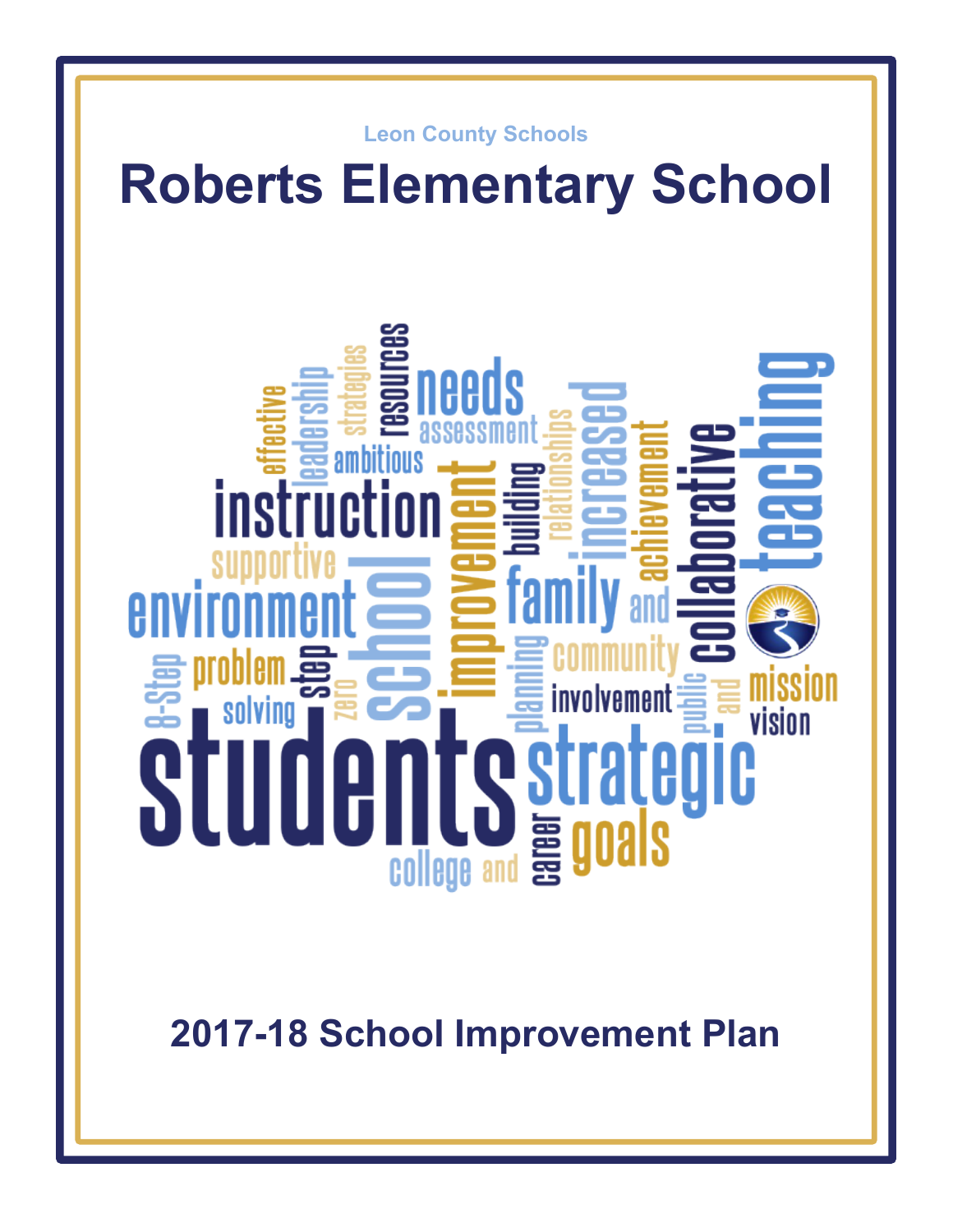**Leon - 1171 - Roberts Elementary School - 2017-18 SIP** *Roberts Elementary School*

| RODERS EIGHTEITIGHY SCHOOL                              |                              |                        |                  |                                                                                      |  |  |  |  |  |
|---------------------------------------------------------|------------------------------|------------------------|------------------|--------------------------------------------------------------------------------------|--|--|--|--|--|
| <b>Roberts Elementary School</b>                        |                              |                        |                  |                                                                                      |  |  |  |  |  |
| 5777 PIMLICO DR, Tallahassee, FL 32309                  |                              |                        |                  |                                                                                      |  |  |  |  |  |
| [ no web address on file ]                              |                              |                        |                  |                                                                                      |  |  |  |  |  |
| <b>School Demographics</b>                              |                              |                        |                  |                                                                                      |  |  |  |  |  |
| <b>School Type and Grades Served</b><br>(per MSID File) |                              | 2016-17 Title I School |                  | 2016-17 Economically<br><b>Disadvantaged (FRL) Rate</b><br>(As Reported on Survey 3) |  |  |  |  |  |
| <b>Elementary School</b><br><b>PK-5</b>                 |                              | <b>No</b>              |                  | 26%                                                                                  |  |  |  |  |  |
| <b>Primary Service Type</b><br>(per MSID File)          |                              | <b>Charter School</b>  |                  | 2016-17 Minority Rate<br>(Reported as Non-white<br>on Survey 2)                      |  |  |  |  |  |
| K-12 General Education                                  |                              | <b>No</b>              |                  | 23%                                                                                  |  |  |  |  |  |
|                                                         | <b>School Grades History</b> |                        |                  |                                                                                      |  |  |  |  |  |
| Year<br><b>Grade</b>                                    | 2016-17<br>A                 | 2015-16<br>A           | 2014-15<br>$A^*$ | 2013-14<br>A                                                                         |  |  |  |  |  |

*\*Informational Baseline School Grade*

*Note: The school grades calculation was revised substantially for the 2014-15 school year to implement statutory changes made by the 2014 Legislature and incorporate the new Florida Standards Assessments. The 2014-15 school grades serve as informational baseline data that schools can use to improve in future years.*

### **School Board Approval**

This plan is pending approval by the Leon County School Board.

### **SIP Authority and Template**

Section 1001.42(18), Florida Statutes, requires district school boards to annually approve and require implementation of a school improvement plan (SIP) for each school in the district that has a school grade of D or F.

The Florida Department of Education (FDOE) SIP template meets all statutory and rule requirements for traditional public schools and incorporates all components required for schools receiving Title I funds. This template is required by State Board of Education Rule 6A-1.099811, Florida Administrative Code, for all noncharter schools with a current grade of D or F (see page 4). For schools receiving a grade of A, B, or C, the district may opt to require a SIP using a template of its choosing.

This document was prepared by school and district leadership using the FDOE's school improvement planning web application located at [https://www.floridaCIMS.org.](https://www.floridacims.org)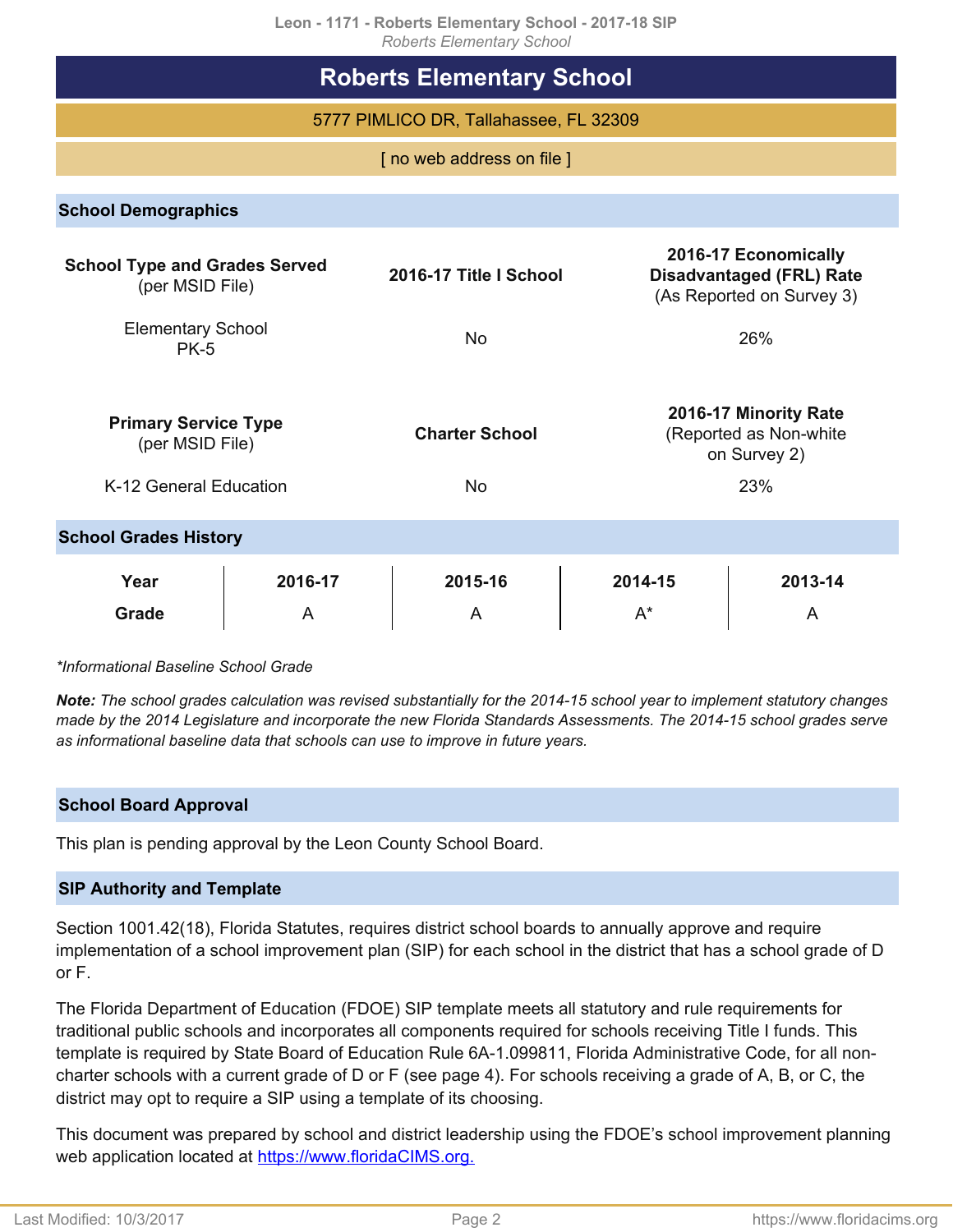# **Table of Contents**

| <b>Purpose and Outline of the SIP</b>                                         | 4  |
|-------------------------------------------------------------------------------|----|
| <b>Differentiated Accountability</b>                                          | 5  |
| <b>Current School Status</b>                                                  | 6  |
| <b>Supportive Environment</b>                                                 | 6  |
| <b>Family and Community Engagement</b>                                        | 8  |
| <b>Effective Leadership</b>                                                   | 9  |
| <b>Public and Collaborative Teaching</b>                                      | 12 |
| <b>Ambitious Instruction and Learning</b>                                     | 12 |
| 8-Step Planning and Problem Solving Implementation                            | 17 |
| <b>Goals Summary</b>                                                          | 17 |
| <b>Goals Detail</b>                                                           | 17 |
| <b>Action Plan for Improvement</b>                                            | 21 |
| <b>Appendix 1: Implementation Timeline</b>                                    | 27 |
| <b>Appendix 2: Professional Development and Technical Assistance Outlines</b> | 28 |
| <b>Professional Development Opportunities</b>                                 | 28 |
| <b>Technical Assistance Items</b>                                             | 29 |
| <b>Appendix 3: Budget to Support Goals</b>                                    | 29 |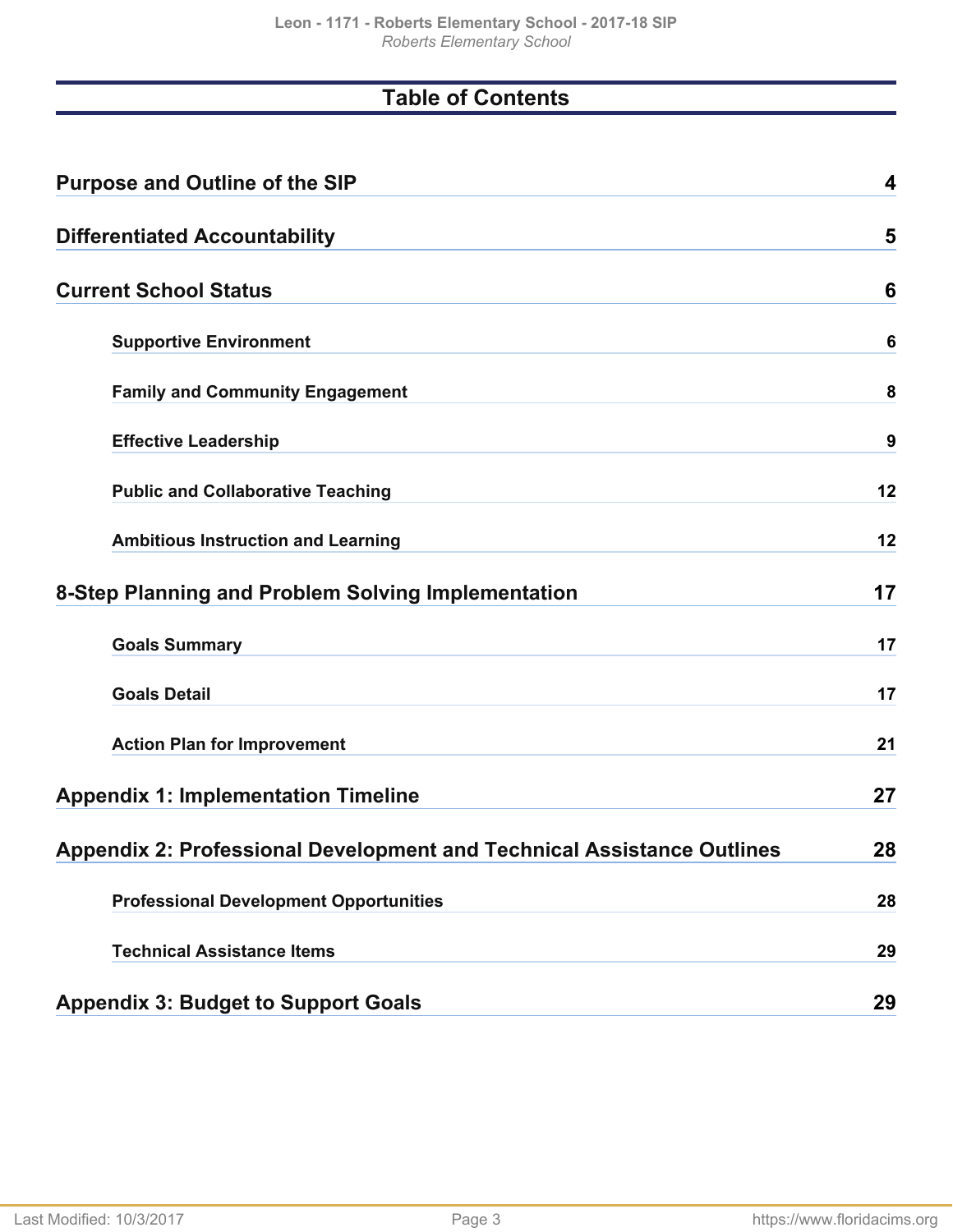# **Purpose and Outline of the SIP**

<span id="page-3-0"></span>The SIP is intended to be the primary artifact used by every school with stakeholders to review data, set goals, create an action plan and monitor progress. A corollary at the district level is the District Improvement and Assistance Plan (DIAP), designed to help district leadership make the necessary connections between school and district goals in order to align resources. The Florida Department of Education encourages schools to use the SIP as a "living document" by continually updating, refining and using the plan to guide their work throughout the year. This printed version represents the SIP as of the "Date Modified" listed in the footer.

### **Part I: Current School Status**

Part I organizes the current status of the school around five domains inspired by the 5Essentials framework: Supportive Environment, Family and Community Involvement, Effective Leadership, Public and Collaborative Teaching, and Ambitious Instruction and Learning. Questions regarding the school's Multi-Tiered System of Supports have been embedded throughout this part to demonstrate how data is used by stakeholders to understand the needs of all students and allocate appropriate resources in proportion to those needs.

### **Part II: Needs Assessment**

Part II requires the school to review performance and early warning systems data in order to develop strategic goals and associated data targets (i.e., "SMART goals") for the coming school year in context of the school's greatest strengths and needs. An online tool was developed, which includes data visualizations and processing questions to support problem identification, problem analysis and strategic goal formulation.

### **Part III: 8-Step Planning and Problem Solving for Implementation**

Part III enables the school to develop implementation plans for its highest-priority goals. With the overview of the current state of the school in mind and the strategic goals identified through the needs assessment, the planning team engages in a facilitated planning and problem-solving process, through which they

- Define strategic goals and establish targets to be reached by successfully achieving the goals (Step 1)
- Identify barriers that could hinder achieving those goals and resources that could be used to eliminate or reduce barriers (Step 2)
- Select high-priority barriers they want to address initially (Step 3)
- Design implementation and monitoring plans for strategies to resolve selected barriers (Steps 4-7)
- Determine how they will monitor progress toward each goal (Step 8)

### **Appendices**

The following appendices, automatically-generated from content entered in Part III, are included in this document:

- Appendix 1 is a timeline of all action steps and monitoring activities
- Appendix 2 is an outline of all professional development opportunities and technical assistance items
- Appendix 3 is a report of the budget needed to implement the strategies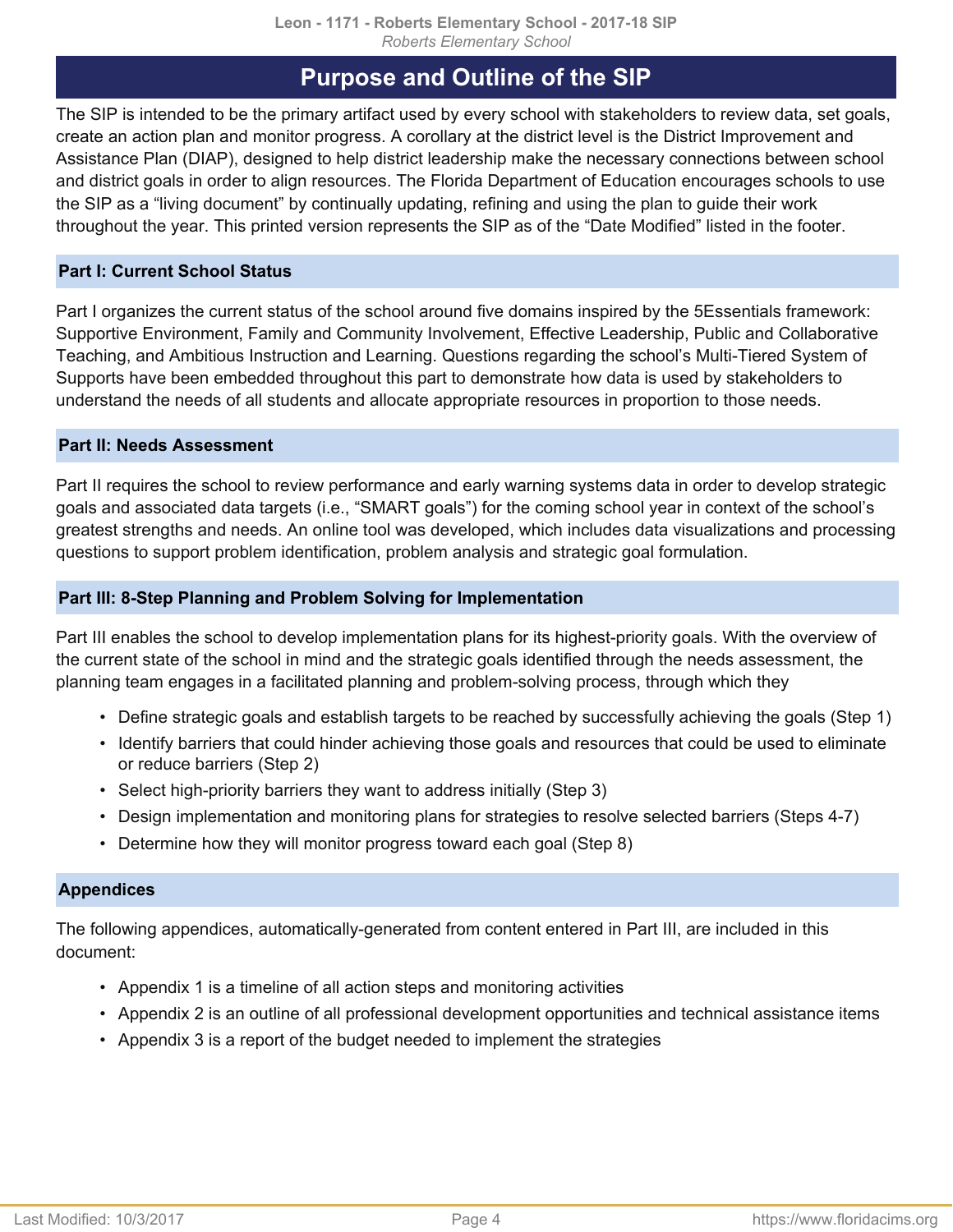# **Differentiated Accountability**

<span id="page-4-0"></span>Florida's Differentiated Accountability (DA) system, established in [section 1008.33, Florida Statutes,](http://www.leg.state.fl.us/Statutes/index.cfm?App_mode=Display_Statute&Search_String=&URL=1000-1099/1008/Sections/1008.33.html) is a statewide network of strategic support, differentiated by need according to performance data, provided to districts and schools in order to improve leadership capacity, teacher efficacy, and student outcomes. Through a data-driven planning and problem-solving process, DA field teams collaborate with district leadership to design, implement, and refine strategic goals and action plans that are documented in the SIP.

### **DA Regions**

Florida's DA network is divided into four geographical regions, each served by a field team led by a regional executive director (RED).

### **DA Categories**

At the start of each academic year, traditional schools are classified for DA support in two categories based on the most recent school grades data available. Descriptions of each DA category along with the state support and interventions provided are set forth by [Rule 6A-1.099811, Florida Administrative Code:](https://www.flrules.org/gateway/ruleNo.asp?id=6A-1.099811)

- **Not in DA** A school with a current school grade of A, B, or C; charter schools; and ungraded schools.
- **Targeted Support and Improvement** A school with a current school grade of an initial D.
- **Comprehensive Support and Improvement** A school with a current school grade of F or two consecutive grades of D, or a high school with a graduation rate of 67 percent or less in the most recent data release.

### **DA Turnaround Status**

Additionally, Comprehensive Support and Improvement schools have a turnaround status of "Implementing," based on a school's grades history, including the current school grade:

• Implementing - A school with a status of "Implementing" requires the district to submit a turnaround plan to the State Board of Education for approval and implementation. A school remains in "Implementing" status until its school grade improves to a C or higher.

### **2017-18 DA Category and Statuses for Roberts Elementary School**

**DA Region and RED DA Category and Turnaround Status** Northwest - [Wallace Selph](mailto:wallace.selph@fldoe.org) Not In DA - N/A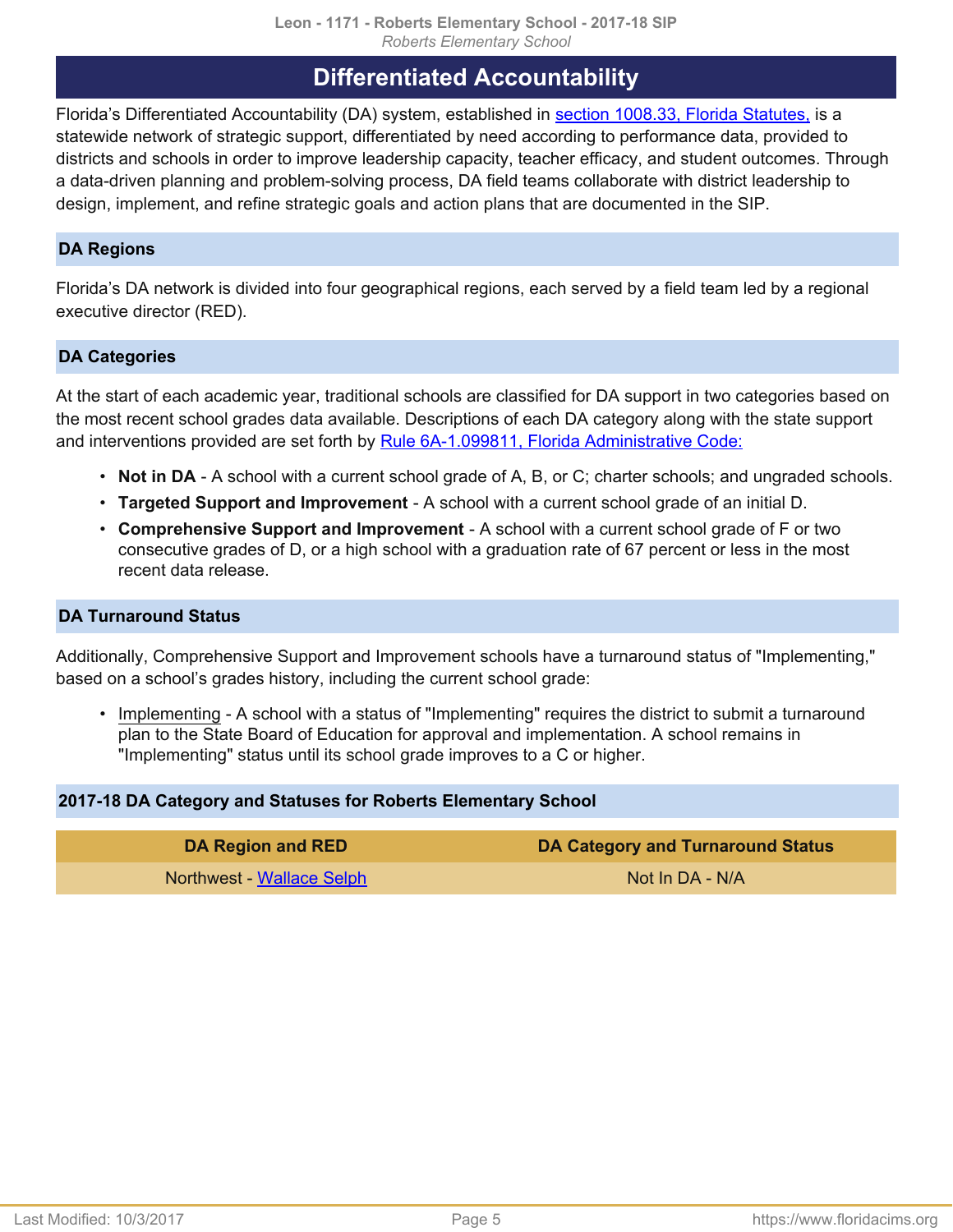### **I. Part I: Current School Status**

### <span id="page-5-1"></span><span id="page-5-0"></span>**A. Supportive Environment**

### **1. School Mission and Vision**

### **a. Provide the school's mission statement**

The Roberts Elementary School family will foster a safe, nurturing environment where students reach their fullest potential and become productive, responsible students.

#### **b. Provide the school's vision statement**

Roberts Elementary School will be an engaging, safe and respectful learning environment that embraces change and produces successful learners who value diversity and are conscientious contributors to our society.

#### **2. School Environment**

### **a. Describe the process by which the school learns about students' cultures and builds relationships between teachers and students**

Our school will infuse the content required by Florida Statute 1003.42(2) and S.B. Policy 2210), as applicable to appropriate grade levels, including but not limited to:

- \* History of Holocaust
- \* History of Africans and African Americans
- \* Hispanic contributions
- \* Women's contributions
- \* Sacrifices of Veterans

Teachers participate in school, district and state trainings on different cultures and share knowledge gained with peers.

The Multicultural Committee plans events and activities throughout the year to allow students to learn about other cultures and customs.

Teachers make an effort to learn about, and connect with, each individual student. At the beginning of the school year, parents are asked to write a letter to the teacher, providing specific information such as the child's interests, fears, background, family situations, etc. Students are assigned an "All About Me" project which allows the teacher to learn about the individual child, as well as the students to learn about each other. A "positive note" postcard is sent to every student during the first month of school. Throughout the year, teachers use various forms of communication (email, phone, newsletters, daily notes, and face-to-face conferences) to develop and maintain a relationship with their students.

### **b. Describe how the school creates an environment where students feel safe and respected before, during and after school**

\* All visitors must enter through the office and must be cleared through the Raptor system.

\* Students and staff participate in regularly scheduled fire, tornado, and lock-down drills.

Administrators explain in advance the purpose and procedure of each drill and provide feedback upon completion.

\* Teachers, administrators and counselors have an open door policy for students to discuss concerns.

\* Each teacher selects a Student of the Week based on demonstration of filling another student's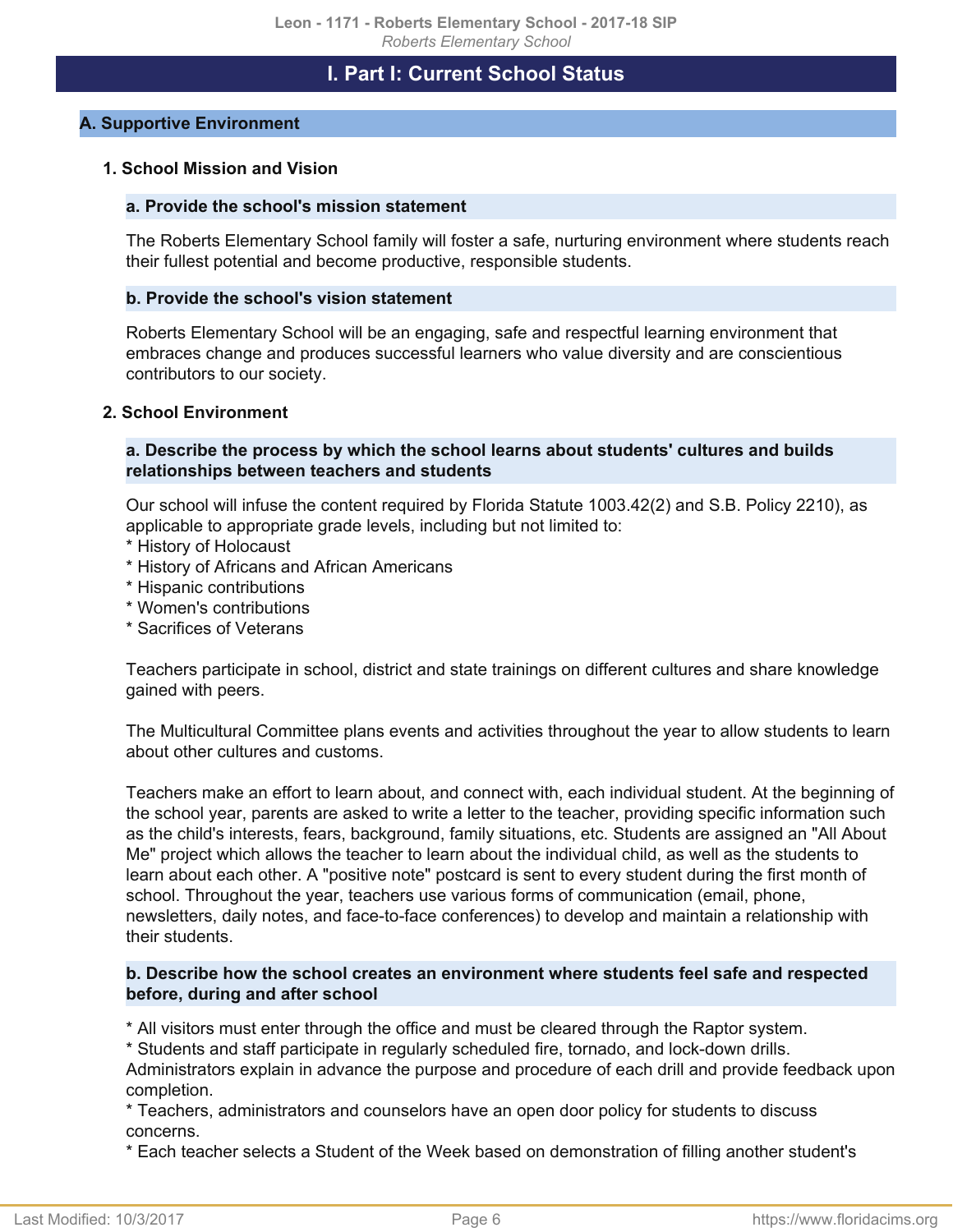bucket. These students are recognized each Friday on the in-school morning news show. \* The administrators recognize individual and group achievements on the morning news throughout the year.

\* Students are invited and encouraged to join Leadership Clubs which meet before school each morning. These clubs provide opportunities for students to help classroom teachers, assist in beautification projects, and help in the media center and with technology. These projects instill a sense of responsibility and pride in our students.

\* School-wide pep rallies are held every nine weeks to recognize students who have excelled and/or received awards for achievements, both in and outside of school.

\* During the 2017-18 school year, the students and staff will practice being "bucket fillers". We will focus on creating positive feelings through kind words and caring actions.

### **c. Describe the schoolwide behavioral system in place that aids in minimizing distractions to keep students engaged during instructional time. This may include, but is not limited to, established protocols for disciplinary incidents, clear behavioral expectations, and training for school personnel to ensure the system is fairly and consistently enforced**

\* There is a tiered behavior plan in place where teachers utilize time-out buddies and individual behavior plans before completing a referral.

\* The behavioral intervention specialist and guidance counselors work with the administration and classrom teachers to develop individual behavior plans and monitor progress.

\* Teachers implement effective strategies from Marzano's Art of Science and Teaching to promote the highest level of student engagement.

\* Training is provided to all personnel on behavioral expectations, consequences and the process of behavioral referrals.

### **d. Describe how the school ensures the social-emotional needs of all students are being met, which may include providing counseling, mentoring and other pupil services**

\* A differentiated system of school counseling services is in place providing dedicated time for the core classroom guidance instruction on developing and implementing behavior standards.

\* Individual and group counseling for students is available as needed.

\* Selected students are provided additional support through the Mentor Program, the Reading Pals Program, and Project R.E.A.D.

### **3. Early Warning Systems**

The school's response to this section may address the requirements of ESSA, P.L. No. 114-95, § 1114(b)(7)(A)(i) and  $(b)(7)(A)(iii)(III)$ .

### **a. Describe the school's early warning system and provide a list of the early warning indicators used in the system**

Our attendance secretary keeps a close eye on student attendance and contacts teachers and families of students with excessive absences. All students who scores a level 1 on FSA assessments are targeted for interventions for math and reading instruction. In addition we keep specific progress monitoring data on all of these students and discuss interventions being provided monthly.

Administrators meet with all students who are identified through this system to discuss work effort, attendance, grades and progress.

### **b. Provide the following data related to the school's early warning system**

### *1. The number of students by grade level that exhibit each early warning indicator:*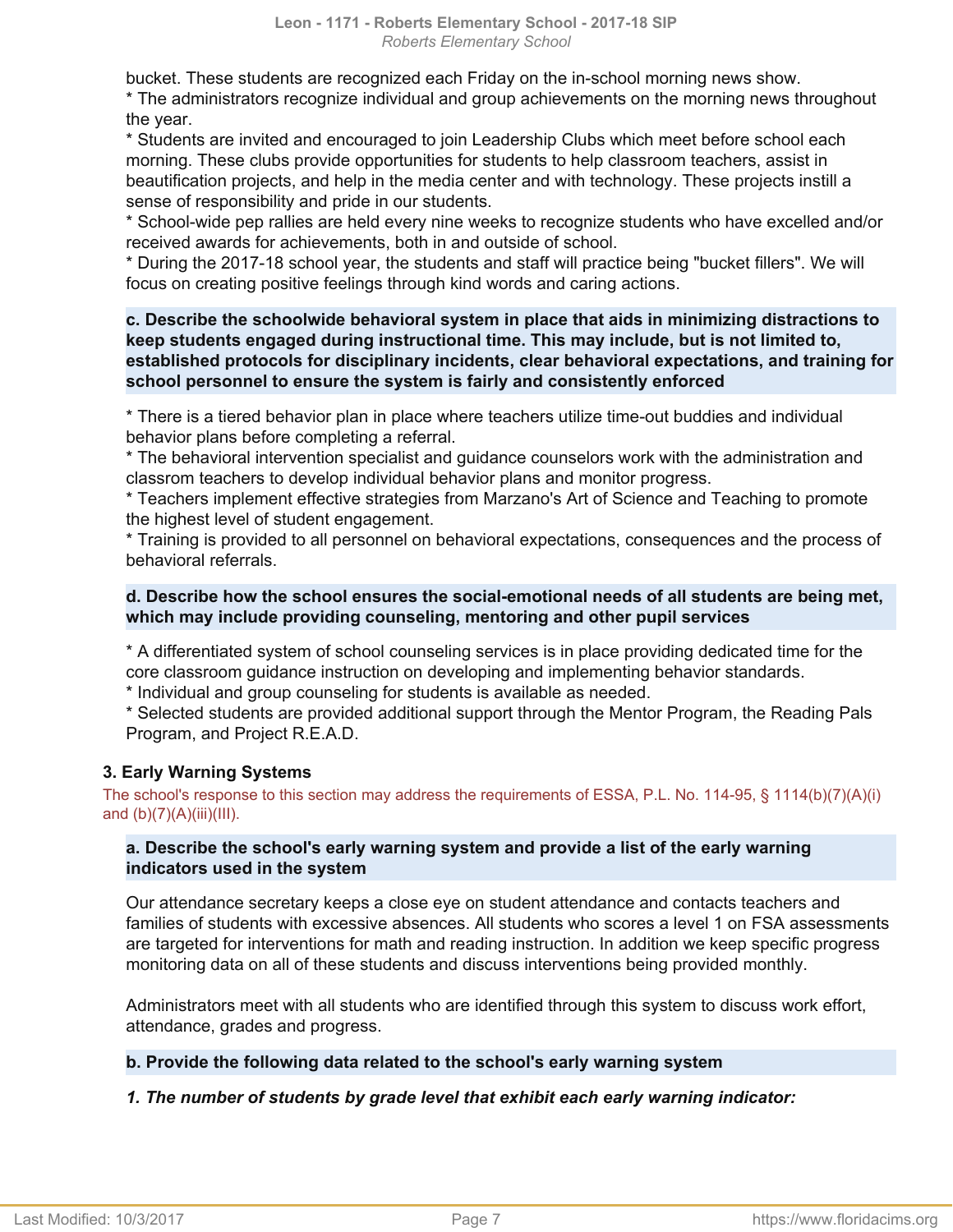| Leon - 1171 - Roberts Elementary School - 2017-18 SIP |                                  |  |  |
|-------------------------------------------------------|----------------------------------|--|--|
|                                                       | <b>Roberts Elementary School</b> |  |  |

| <b>Indicator</b>                |  | <b>Grade Level</b> |     |                   |             |              |  |  |    |  |                              |                                        |          | Total |
|---------------------------------|--|--------------------|-----|-------------------|-------------|--------------|--|--|----|--|------------------------------|----------------------------------------|----------|-------|
|                                 |  |                    |     |                   |             |              |  |  |    |  | K 1 2 3 4 5 6 7 8 9 10 11 12 |                                        |          |       |
| Attendance below 90 percent     |  | $\cdot$ 6 $\cdot$  | 6   | 10                |             | 6 10 0 0 0 0 |  |  |    |  | - 0                          | $\overline{0}$                         | $\Omega$ | 51    |
| One or more suspensions         |  |                    |     | $0\quad 0\quad 0$ | 1 0 0 0 0 0 |              |  |  |    |  | $\overline{0}$               | $\begin{array}{ccc} 0 & 0 \end{array}$ |          |       |
| Course failure in ELA or Math   |  |                    | - റ | - റ               | - 0         |              |  |  |    |  | $\Omega$                     | $\bigcirc$                             |          |       |
| Level 1 on statewide assessment |  | $\Omega$ $\Omega$  |     | - 0               | 12 14 0 0   |              |  |  | 00 |  | - 0                          | - റ                                    |          | 26    |

*The number of students identified by the system as exhibiting two or more early warning indicators:*

| Indicator                                  |  | <b>Grade Level</b> |  |  |  |  |  |  |  |  |                           |                              |              |
|--------------------------------------------|--|--------------------|--|--|--|--|--|--|--|--|---------------------------|------------------------------|--------------|
|                                            |  |                    |  |  |  |  |  |  |  |  |                           | K 1 2 3 4 5 6 7 8 9 10 11 12 | <b>Total</b> |
| Students exhibiting two or more indicators |  |                    |  |  |  |  |  |  |  |  | 0 0 0 0 0 1 0 0 0 0 0 0 0 |                              |              |

### **c. Describe all intervention strategies employed by the school to improve the academic performance of students identified by the early warning system**

All identified students are being provided targeted interventions for math and reading. The interventions are research based are closely monitored by our reading coach, iReady coach and administration. Students receiving tier 3 interventions receive a daily double dose of reading and math, including iReady daily.

### <span id="page-7-0"></span>**B. Family and Community Engagement**

The school's response to this section may address the requirements of ESSA, P.L. No. 114-95, § 1114(b)(2) and  $(b)(7)(A)(iii)(I).$ 

**1. Describe how the school works at building positive relationships with families to increase involvement, including efforts to communicate the school's mission and vision, and keep parents informed of their child's progress**

**a. Will the school use its Title I Parent and Family Engagement Policy (PFEP) to satisfy this question?**

No

### *1. PFEP Link*

The school completes a Parental Involvement Plan (PFEP), which is available at the school site.

### *2. Description*

\* Teachers send "Positive Postcards" periodically to connect with families.

\* Teachers communicate with families through newsletters, websites, Dojo, phone calls, and conferences.

\* Families are provided information through listserv, the school website, and social media.

\* A Curriculum Night is held in the fall and student conferences in the spring.

\* Families are encouraged to attend PTO meetings and to participate in other activities and events throughout the year.

\* Parents are kept informed of their child's progress through Gradebook, Accelerated Reader Home Connect, and Dojo.

\* Students will lead a conference with their parents using their progress monitoring notebooks.

### **2. Describe the process by which the school builds and sustains partnerships with the local community for the purpose of securing and utilizing resources to support the school and student achievement**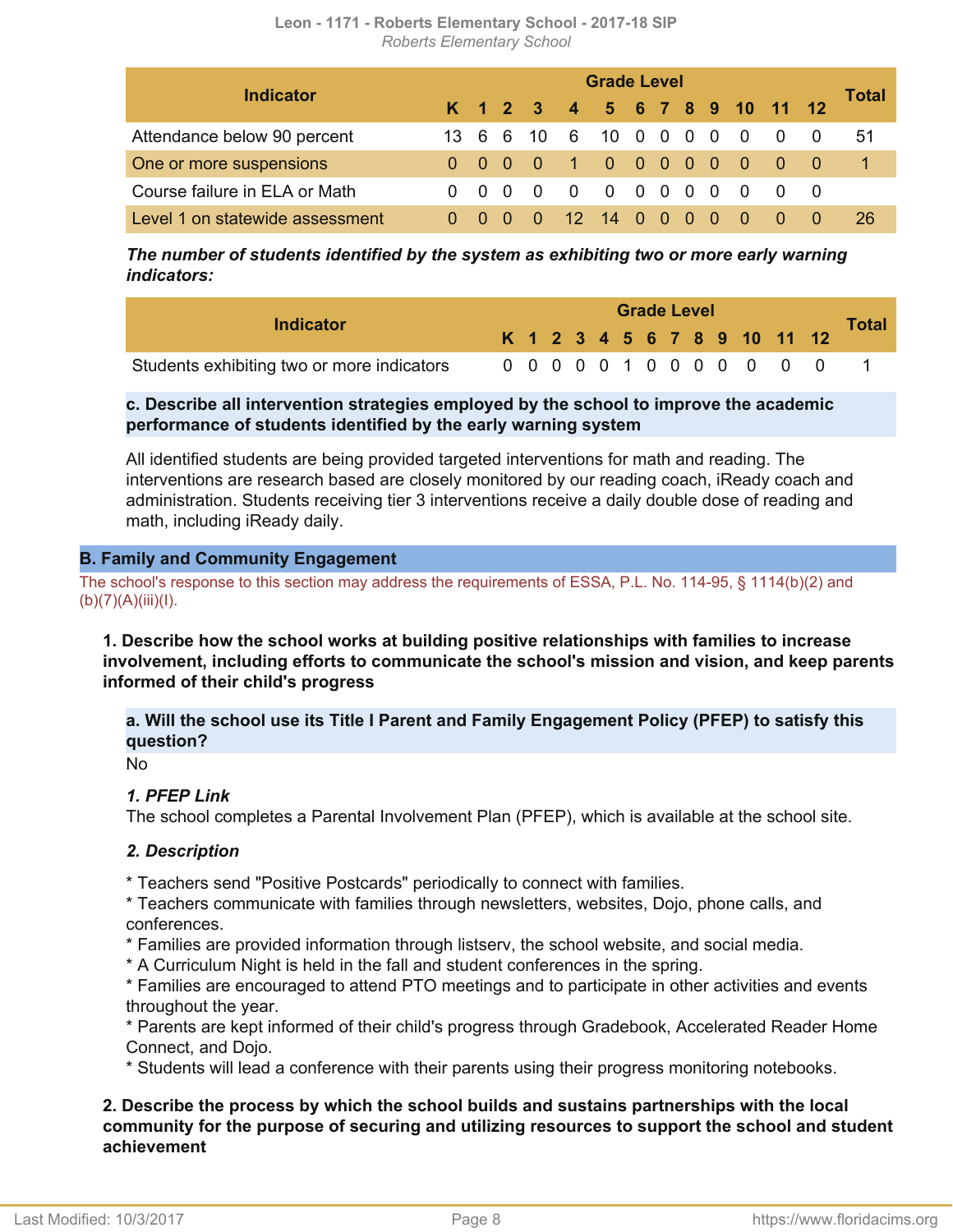Two business partner contacts work within the community to secure funds and resources to support student achievement. These contacts schedule "share nights" with local businesses. During these events, our school receives a percentage of the profits when we purchase items from these businesses.

Companies are invited to purchase a small banner advertising their business. These banners are attached to the fence surrounding our school campus.

### <span id="page-8-0"></span>**C. Effective Leadership**

### **1. School Leadership Team**

### **a. Membership**

Identify the name, email address and position title for each member of the school leadership team.**:**

| <b>Name</b>      | <b>Title</b>               |
|------------------|----------------------------|
| McFarland, Kim   | Principal                  |
| Cowart, Katie    | Teacher, K-12              |
| Conner, Carmen   | <b>Assistant Principal</b> |
| Kennett, Kim     | Registrar                  |
| Blackburn, Lisa  | Teacher, K-12              |
| Wohlrab, Lindsey | Teacher, K-12              |
| Irvin, Dania     | Teacher, K-12              |
| Lovern, Tara     | Teacher, K-12              |
| Harp, Myra       | Teacher, K-12              |
| Dobie, Brian     | Teacher, K-12              |
| Tharpe, Nedra    | Teacher, K-12              |

### **b. Duties**

### *1. Describe the roles and responsibilities of the members, including how they serve as instructional leaders and practice shared decision making*

The members of the MTSS Leadership Team include: principal, assistant principal, guidance counselor, ESE teachers, reading coach, classroom teachers, school psychologist, ESE staffing specialist, behavior intervention specialists, occupational therapist, speech therapist, physical therapist, language therapist, assisted technology specialist, social worker, parents, and others as needed. Each member is accountable for providing input based on their area of responsibility. Members of the MTSS Team have input into the committee writing the SIP. School-wide trends are reported to the committee for consideration as an area of focus. The use of effective strategies, materials, or techniques/programs are also recommended.

*2. Describe the process through which school leadership identifies and aligns all available resources (e.g., personnel, instructional, curricular) in order to meet the needs of all students and maximize desired student outcomes. Include the methodology for coordinating and supplementing federal, state and local funds, services and programs. Provide the person(s) responsible, frequency of meetings, how an inventory of resources is maintained and any problem-solving activities used to determine how to apply resources for the highest impact*

The school MTSS Leadership team focuses on developing and maintaining a problem-solving system to ensure optimal student achievement for all students. The team meets once a week. Examples of activities during weekly meetings include reviewing student data (screening, progress monitoring).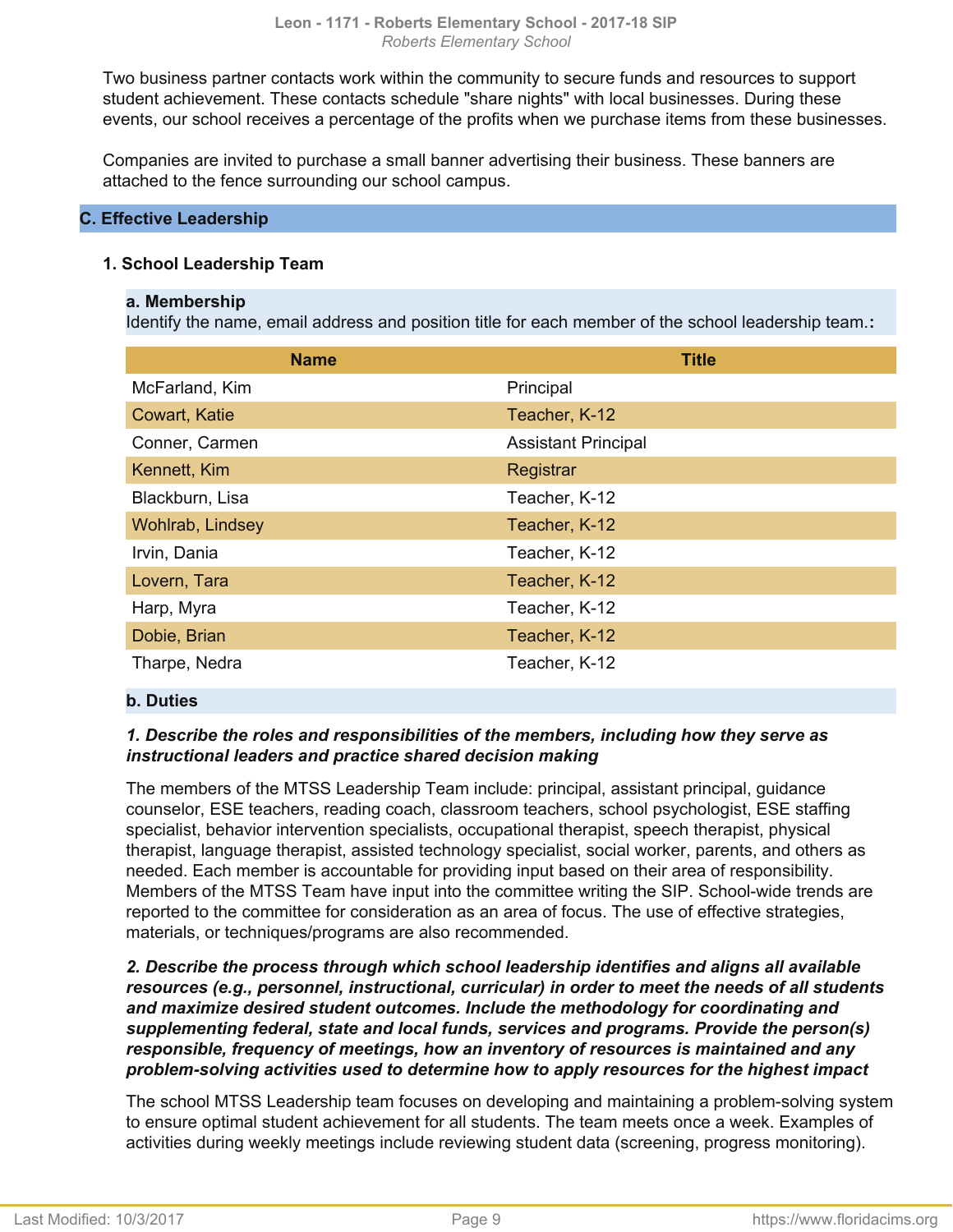The review of data will facilitate identification of students who are meeting/exceeding benchmarks and those who are at moderate or high risk for not achieving benchmarks. Based on evaluation of data and identification of student needs, the team will identify professional development and resources needed.Teachers, parents and administrators may refer a student to the MTSS Leadership Team for academic or behavioral concerns. The student is placed on the intervention schedule and appropriate staff and parents are invited. Strategies are developed based on the concerns so that interventions are made in a timely manner. Time is allowed for implementation of strategies and the committee reviews the progress, testing results and referrals after a reasonable period of time. Further strategies or steps are taken when needed.

National School Lunch Program - the school follows district guidelines for implementing this program to provide free or reduced-price breakfast and lunch to qualifying students from low-income families. Title II - the school has selected a faculty member to serve as the TEC representative to ensure appropriate allocation of professional development funds.

Title III - the school's guidance counselor and assistant principal coordinate a program to meet the needs of ESOL and ELL students.

Title X - funding provided based on homeless FTE is used to supplement student needs.

### **2. School Advisory Council (SAC)**

### **a. Membership**

Identify the name and stakeholder group for each member of the SAC.**:**

| <b>Name</b>           | <b>Stakeholder Group</b>          |
|-----------------------|-----------------------------------|
| <b>Kimberly Berry</b> | Parent                            |
| <b>Fran Close</b>     | Parent                            |
| Kim McFarland         | Principal                         |
| <b>Erma Sever</b>     | <b>Teacher</b>                    |
| Dara Fish             | Teacher                           |
| Debby McNamara        | Parent                            |
| Karen Hickey          | Parent                            |
| <b>Jay Cherry</b>     | <b>Business/Community</b>         |
| <b>Thomas Poucher</b> | Parent                            |
| <b>Thomas Grigsby</b> | Parent                            |
| <b>Rich Heitmeyer</b> | <b>Business/Community</b>         |
| <b>Bryan Bair</b>     | Parent                            |
| Saralynn Tucker       | <b>Education Support Employee</b> |
| Shayla Lunsford       | <b>Teacher</b>                    |
| Patty Oole            | Teacher                           |

### **b. Duties**

### *1. Provide a description of the SAC's involvement with the following activities, as required by section 1001.452(2), Florida Statutes*

The school's response to this question may address the requirements of ESSA, P.L. No. 114-95, § 1114(b)(2).

### *a. Evaluation of last year's school improvement plan*

The School Advisory Council has a timeline in place to monitor and evaluate the School Improvement Plan. Testing and other pertinent data is provided to SAC members as soon as it becomes availalbe.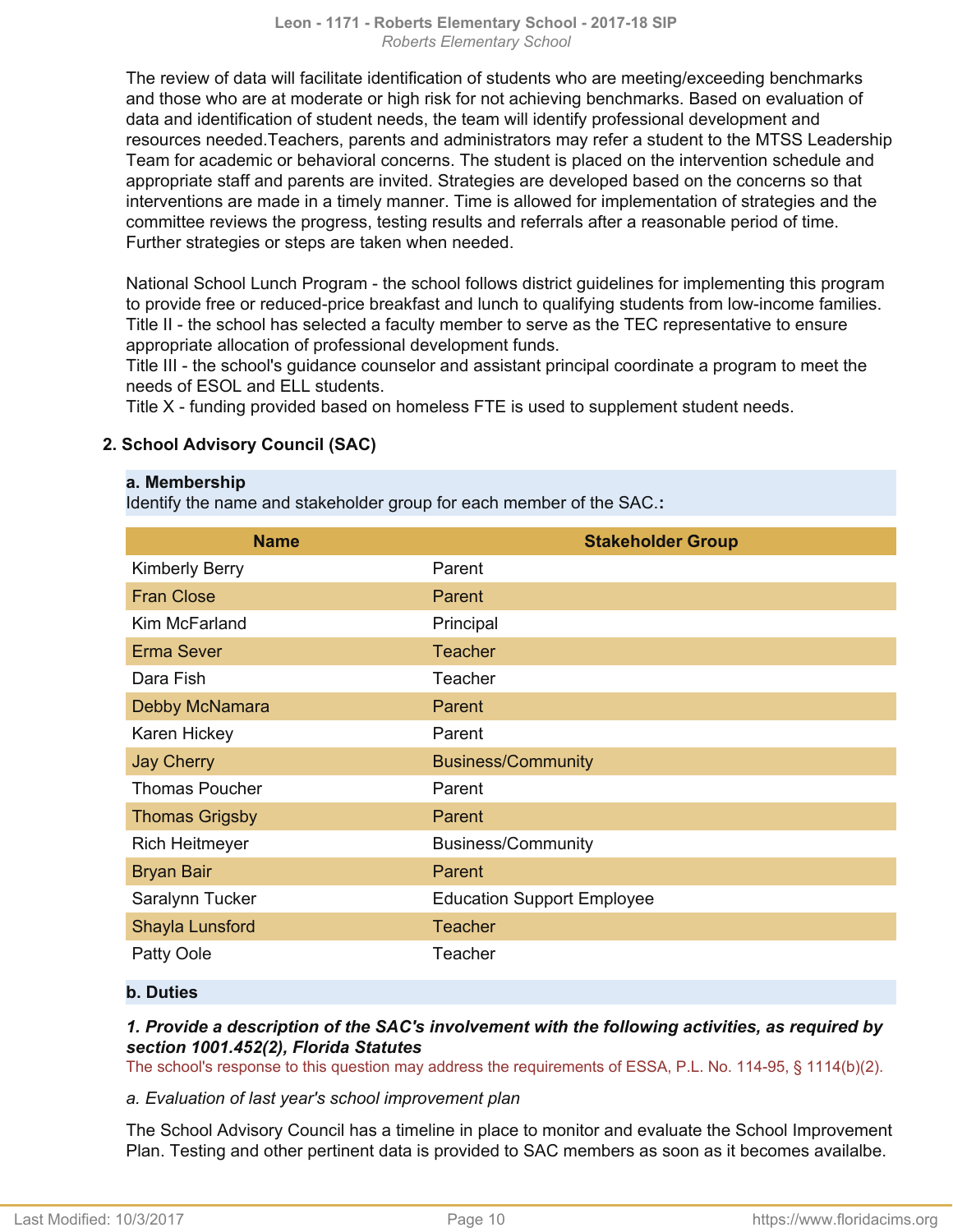The final data is compared to the SIP goal and the results are discussed to identify trends and to determine methods that worked and methods that may need to be changed.

### *b. Development of this school improvement plan*

The School Advisory Council met on September 5, 2017 to discuss a plan of action and timeline for the development of the 2017-18 SIP. The Council assessed test data and developed goals for math, reading, and science. A Public Hearing was held on September 7, providing parents the opportunity to view the plan and ask questions of the School Advisory Council. SAC members voted to approve the plan on October 2, 2017.

### *c. Preparation of the school's annual budget and plan*

The SAC discusses and votes on the expenditure of any state allocated SIP funds.

Throughout the year, the principal shares information with SAC members on the overall school budget.

### *2. Describe the use of school improvement funds allocated last year, including the amount budgeted for each project*

There were no school improvement funds allocated last year.

### *3. Verify that the school is in compliance with section 1001.452, Florida Statutes, regarding the establishment requirements and duties of the SAC* Yes

*a. If the school is not in compliance, describe the measures being implemented to meet SAC requirements*

### **3. Literacy Leadership Team (LLT)**

### **a. Membership**

Identify the name and position title for each member of the school-based LLT or similar group, if applicable.**:**

| <b>Name</b>         | <b>Title</b>               |
|---------------------|----------------------------|
| McFarland, Kim      | Principal                  |
| Nix, Cheryl         | Teacher, ESE               |
| Sever, Erma         | <b>Instructional Media</b> |
| Montgomery, Shannon | Teacher, K-12              |
| Conner, Carmen      | <b>Assistant Principal</b> |
| Harley, Katie       | Teacher, ESE               |
| Stephens, Kristi    | Teacher, K-12              |
| Homme, Frances      | Teacher, K-12              |
| Pettway, Briana     | Teacher, K-12              |
| Gonzalez, Jennifer  | Teacher, K-12              |
| Douglas, Kathy      | Teacher, K-12              |
| <b>b.</b> Duties    |                            |

*1. Describe how the LLT or similar group promotes literacy within the school, if applicable*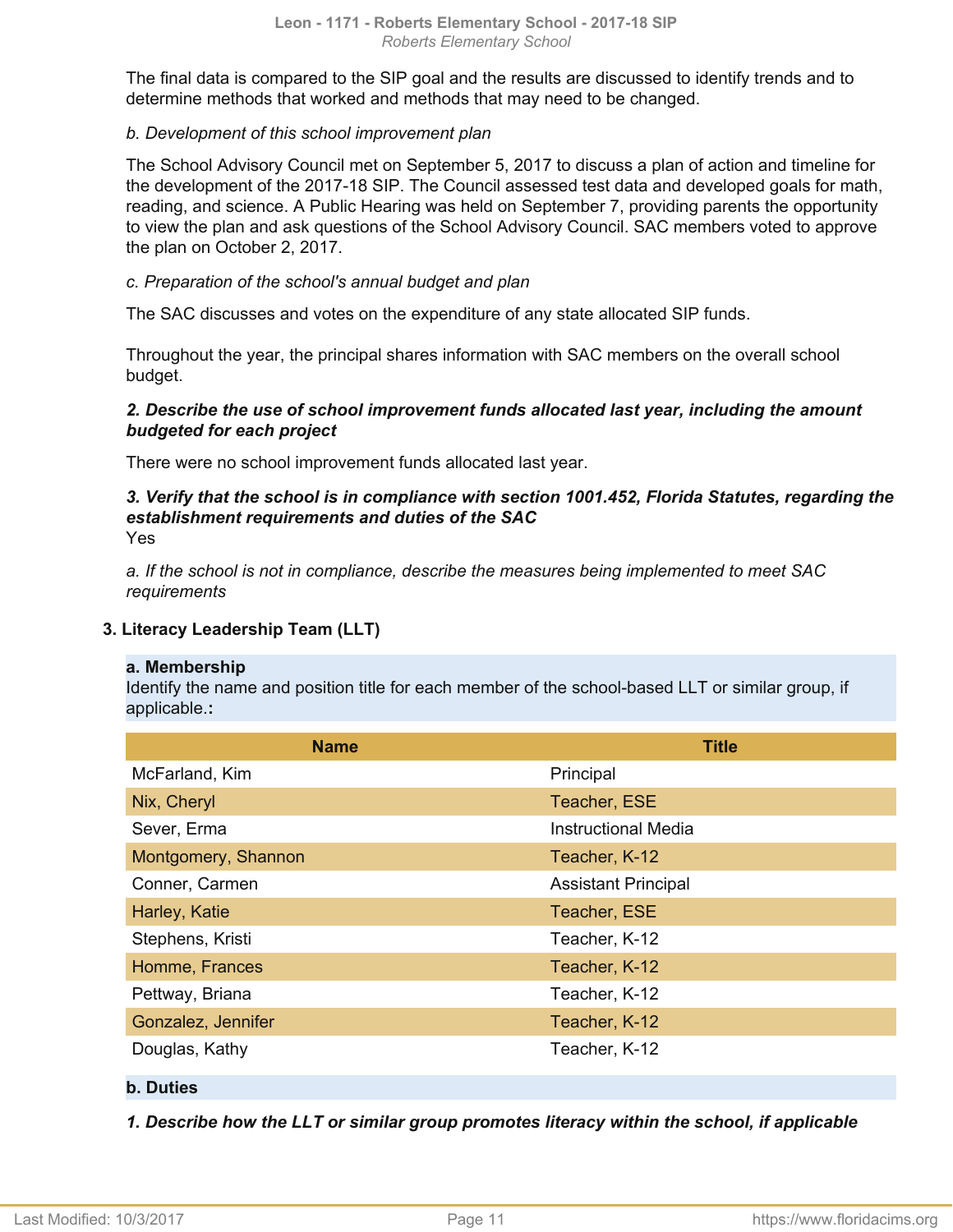Members plan school activities and events to promote literacy, including: \* Late Night Library

- \* Above and Beyond Reading Challenge
- \* Summer Reading Challenge
- \* Sunshine State Young Readers Award challenge
- \* Family reading events
- \* Author visits
- \* Book character dress up parade
- \* Scholastic Book Fair/classroom book orders
- \* Used books sales

### <span id="page-11-0"></span>**D. Public and Collaborative Teaching**

The school's responses to this section may address the requirements of ESSA, P.L. No. 114-95, § 1114(b)(7)(A)(iii)(IV).

### **1. Describe the school's strategies to encourage positive working relationships between teachers, including collaborative planning and instruction**

\* Conference and play days are provided to teams as needed.

\* Teams meet with administrators once a month to assess student progress, as well as discuss any needs and concerns.

\* The Sunshine Committee plans social events throughout the year. They also coordinate ways to provide care and support to faculty and staff in celebrations and sorrows.

\* Team building activities are a part of faculty meetings. Snacks and door prizes are provided at meetings.

\* Breakfast, lunch, snacks and special treats are provided during pre-planning week.

\* Collaboration/observation days are provided for all beginning teachers or teachers with specific requests.

\* Faculty and staff are provided the opportunity to participate in book studies and other professional development opportunities throughout the school year.

### **2. Describe the school's strategies to recruit, develop and retain highly qualified, certified-in-field, effective teachers to the school**

\* Current employees are involved in the interview process for hiring employees.

- \* Support groups are provided for new teachers.
- \* Teacher autonomy is allowed and encouraged.

\* Communication is maintained through faculty, team meetings, team leader's meetings, and weekly bulletins.

\* Within the allotted school day schedule, teachers are allowed to choose the start and end times for their work day.

\* Teachers may use comp time during the school day with the support of fellow colleagues.

### **3. Describe the school's teacher mentoring program, including the rationale for pairings and planned mentoring activities**

The principal designates an experienced teacher to serve as a mentor to each new teacher. The pairing is primarily based on a common grade level or subject area. The mentor is given release time to observe the mentee. The mentor and mentee then meet biweekly in a professional learning community to discuss any questions or areas of concern. Time is provided for feedback coaching and planning.

### <span id="page-11-1"></span>**E. Ambitious Instruction and Learning**

### **1. Instructional Programs and Strategies**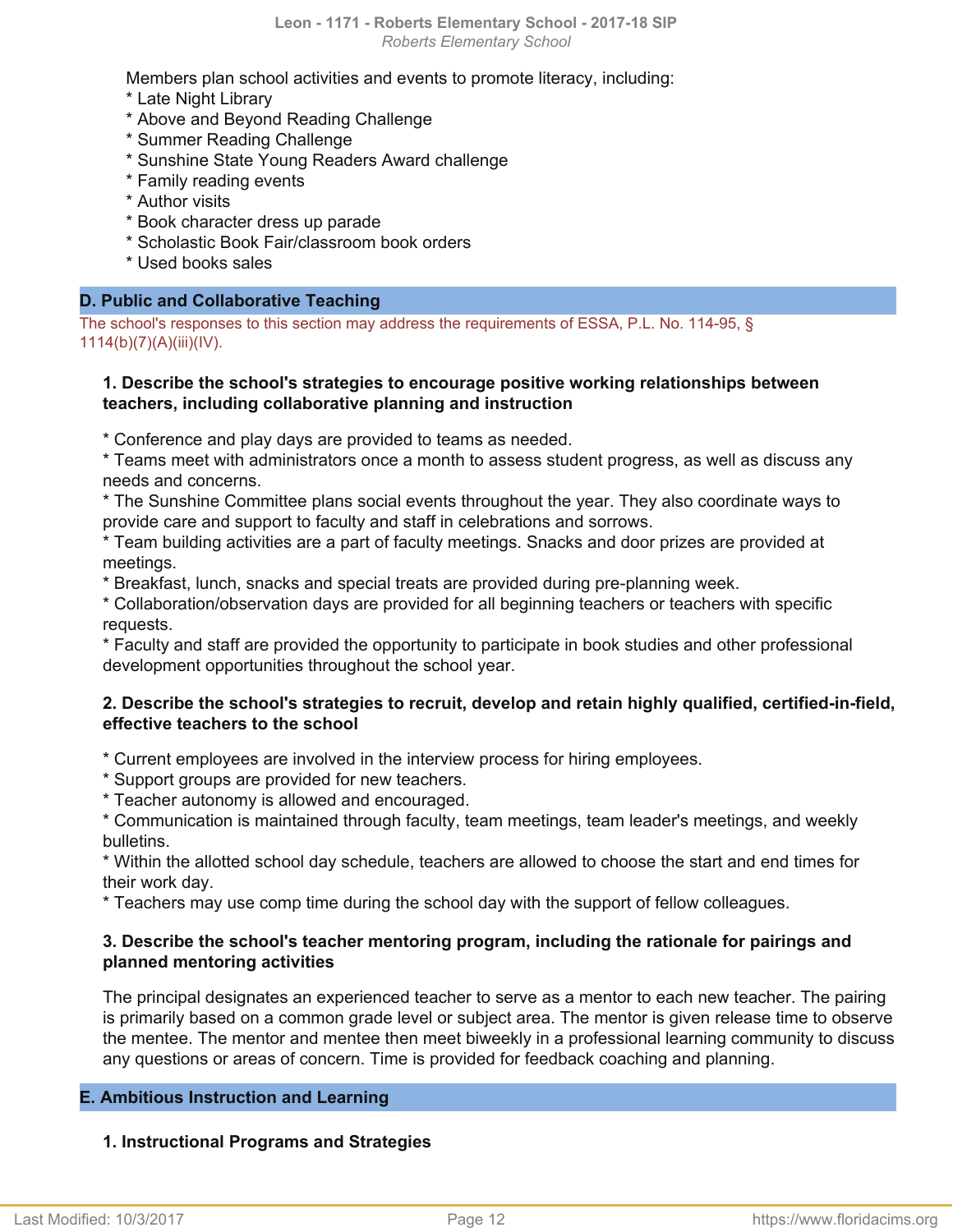### **a. Instructional Programs**

### *1. Describe how the school ensures its core instructional programs and materials are aligned to Florida's standards*

Our school creates ongoing opportunities for teachers to unpack the Florida Standards and to plan and discuss reading , writing, math and science curriculum that aligns to the standards. This supports a deeper level of comprehension. These conversations and learning opportunities promote dialogue that can dispel misunderstandings and promote opportunities for growth in instructional practice, curriculum, and the standards.

### **b. Instructional Strategies**

### *1. Describe how the school uses data to provide and differentiate instruction to meet the diverse needs of students. Provide examples of how instruction is modified or supplemented to assist students having difficulty attaining the proficient or advanced level on state assessments*

\* Meetings are held on a monthly basis to make decisions about literacy instruction in the school. Student data is analyzed and compared to expectations found in the Language Arts Florida Standards (LAFS) and Math Standards as well.

\* The daily schedule allows for an uninterrupted 120 minute reading block.

- \* Instruction is aligned with the Language Arts Florida Standards for each grade level.
- \* Additional resources are provided to support instruction.

\* Class and grade level progress is monitored during team meetings and through iReady, which is monitored by the data coach and the administration.

\* Students in the bottom quartile are closely monitored for math and ELA using multiple data points. They also receive double doses of math and ??

\* Instructional methods are based on the needs of students.

\* ESE/ELL students are provided push-in/pull out services.

### *2. Provide the following information for each strategy the school uses to increase the amount and quality of learning time and help enrich and accelerate the curriculum:*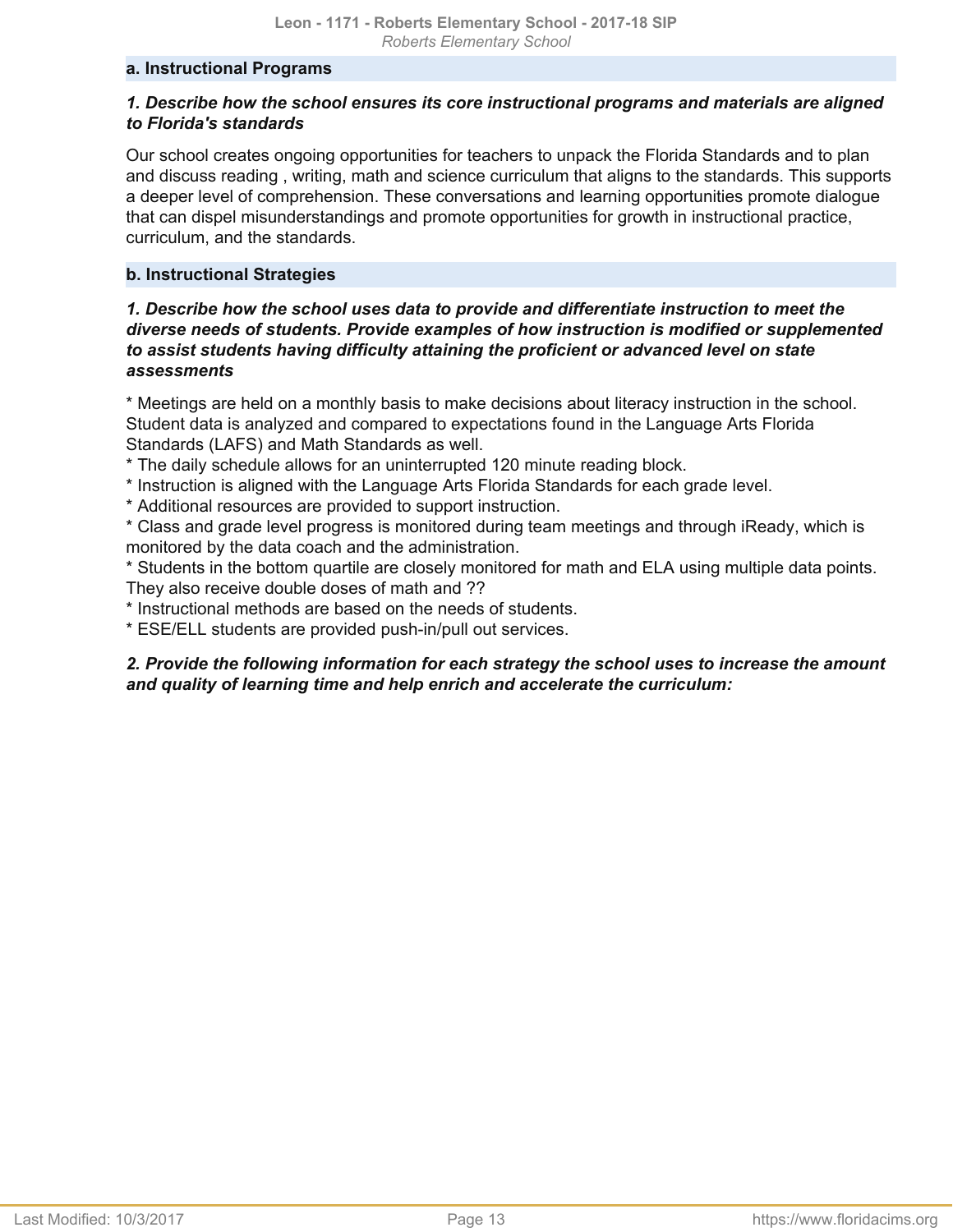### **Strategy:** After School Program **Minutes added to school year:** 4,000

We provide opportunities for students to be involved in numerous after school clubs, including:

- \* Robotics
- \* Sci Foxes
- \* Art Club
- \* Legos
- \* Code Club
- \* Girls on the Run

### *Strategy Rationale*

Students are offered enrichment opportunities to extend their academics before and after school.

### *Strategy Purpose(s)*

- Core Academic Instruction
- Enrichment

### *Person(s) responsible for monitoring implementation of the strategy* McFarland, Kim, mcfarlandk2@leonschools.net

### *Data that is or will be collected and how it is analyzed to determine effectiveness of the strategy*

Attendance and surveys are collected from each club.

### **Strategy:** Extended School Day

### **Minutes added to school year:** 480

The school media center is open from 5:00 pm until 7:00 pm one evening each nine-week period. During this time, students are able to check out books, read, and take AR quizzes. This provides students an opportunity to meet AR goals.

### *Strategy Rationale*

Students benefit from additional time beyond the school day to read and take AR quizzes. Accelerated Reader is not available for home use.

### *Strategy Purpose(s)*

• Enrichment

### *Person(s) responsible for monitoring implementation of the strategy* McFarland, Kim, mcfarlandk2@leonschools.net

### *Data that is or will be collected and how it is analyzed to determine effectiveness of the strategy*

Data from AR reports will show that reading goals were met.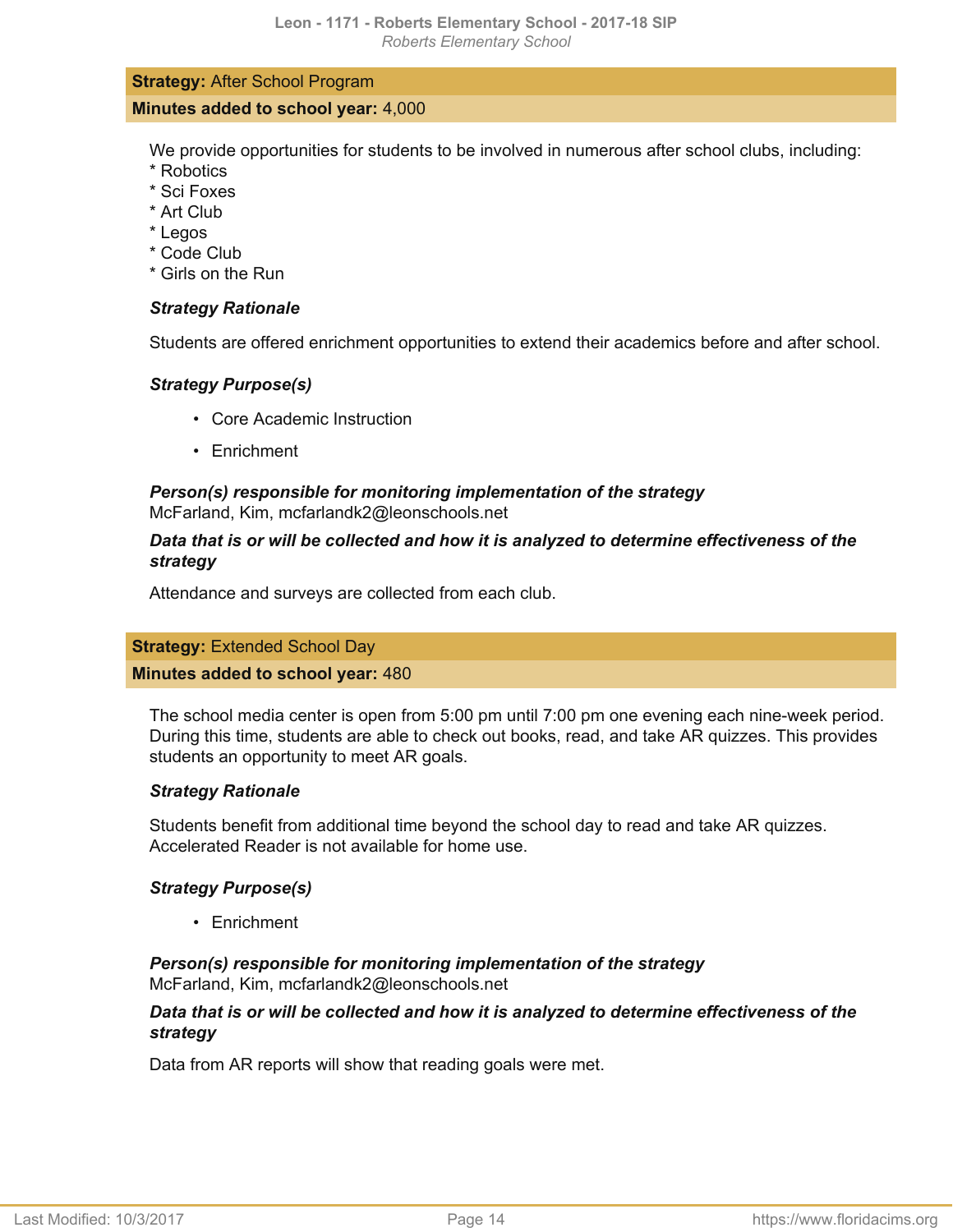### **Strategy:** Extended School Day **Minutes added to school year:** 1,600

Selected students in grades K-3 will participate in a Reading Pals program beginning in October. This program matches 25 students with mentors. The pairs will read with each other twice a week for one hour.

### *Strategy Rationale*

Our progress monitoring data shows the need for additional help and support in reading.

### *Strategy Purpose(s)*

- Core Academic Instruction
- Enrichment

*Person(s) responsible for monitoring implementation of the strategy* McFarland, Kim, mcfarlandk2@leonschools.net

*Data that is or will be collected and how it is analyzed to determine effectiveness of the strategy*

Data from Accelerated Reader will demonstrate an increase in the number of books read and tests passed.

### **2. Student Transition and Readiness**

### **a. PreK-12 Transition**

The school's response to this question may address the requirements of ESSA, P.L. No. 114-95, § 1114(b)(7)(A)(iii)(V).

### *1. Describe the strategies the school employs to support incoming and outgoing cohorts of students in transition from one school level to another*

1.The PK program closely matches that of the beginning of the county's adopted kindergarten curriculum.

2. Progress monitoring, AIMS Web testing, and VPK assessments monitor growth and readiness for success in kindergarten.

3. Sharing a playground with K and being right next to K classrooms allow PK children to become familiar with their future environment and expectations.

4. PK teachers meet with parents at the end of the year to discuss potential concerns regarding kindergarten success and skills to practice over the summer in order to increase school readiness. 5. End of the year IEP meetings for ESE children (with parents, an ESE K teacher, regular K teacher, therapists, and the current PK teacher) create appropriate academic, social/emotional, independent functioning and communication goals to increase success in K.

6. Regular K teachers and the ESE K teacher observe the PK classrooms near the end of the school year to observe learning strengths, ability to attend to and participate in large and small group activities, and discuss strengths/concerns. This allows the current teacher to help make the most appropriate placement with a K teacher who matches each child's needs.

7. There is an orientation during school hours for parents and children to meet K teachers, visit K classrooms, and tour the campus to familiarize future families with the environment and expectations. 8. PK students participate in all activities and events of the school...fire drills, music programs, morning announcements, school-wide activities (Boosterthon, Fall Festival, Silent Auction, PTO, book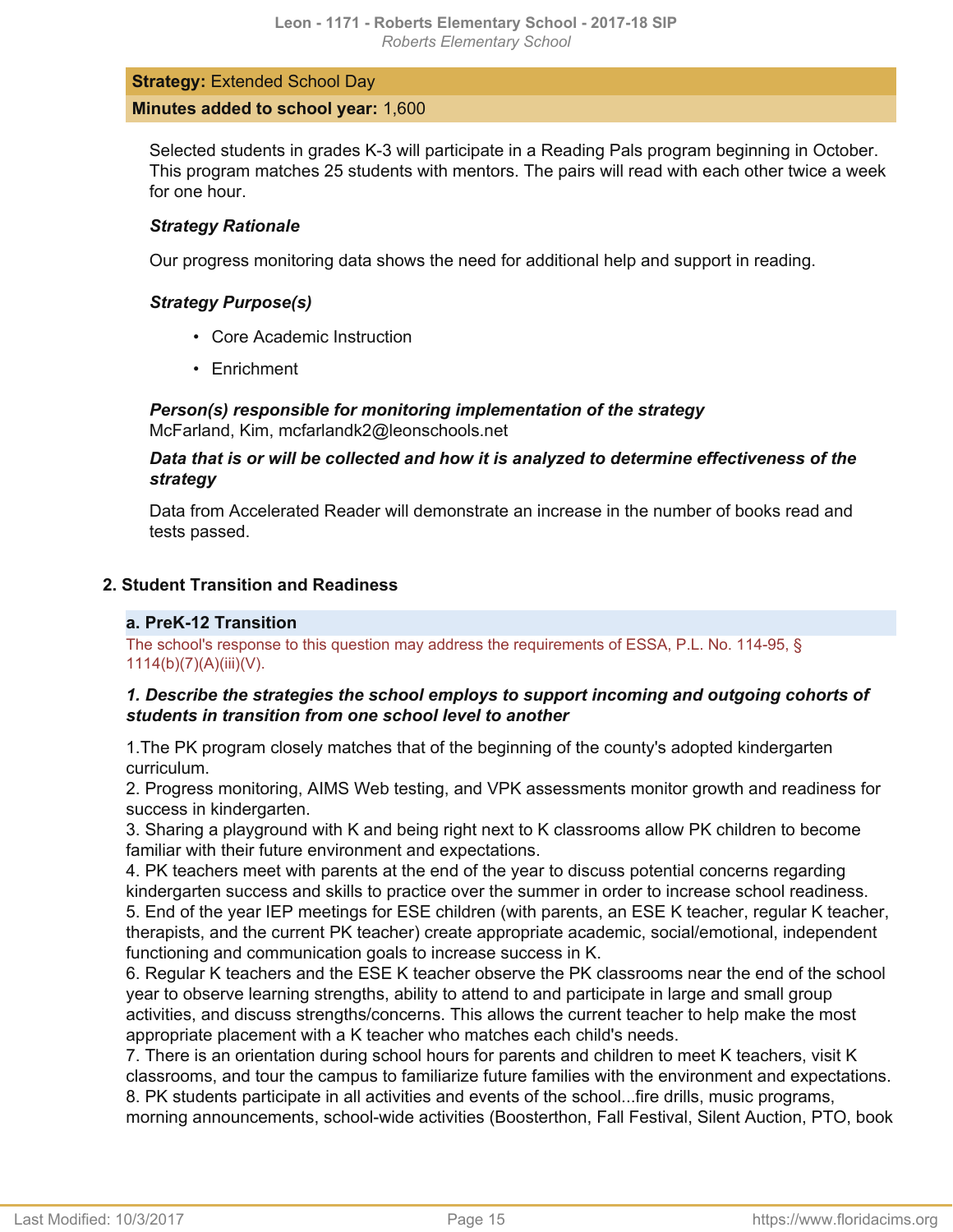character dress up, etc.)

9. Articulation meetings are held with feeder middle schools to prepare students for transition.

### **b. College and Career Readiness**

*1. Describe the strategies the school uses to advance college and career awareness, which may include establishing partnerships with business, industry or community organizations*

*2. Identify the career and technical education programs available to students and industry certifications that may be earned through those respective programs*

*3. Describe efforts the school has taken to integrate career and technical education with academic courses (e.g., industrial biotechnology) to support student achievement*

*4. Describe strategies for improving student readiness for the public postsecondary level based on annual analysis of the [High School Feedback Report,](http://data.fldoe.org/readiness/) as required by section 1008.37(4), Florida Statutes*

### **II. Needs Assessment**

The school's completion of this part may address the requirements of ESSA, P.L. No. 114-95, § 1114(b)(6).

### **A. Problem Identification**

### **1. Data to Support Problem Identification**

### **b. Data Uploads**

Data uploads are not required by the Florida Department of Education but are offered as a tool for the needs assessment. In this section, the school may upload files of locally available data charts and graphs being used as evidence of need.

The following documents were submitted as evidence for this section:

*No files were uploaded*

### **2. Problem Identification Summary**

This section is not required by the Florida Department of Education but is provided as an opportunity for the school to summarize the points of strength and areas of need that have been identified in the data.

### **B. Problem Analysis Summary**

This section is not required by the Florida Department of Education but is provided as an opportunity for the school to summarize the underlying "why"? or root causes for the areas of need identified in the data, as determined by situational awareness of, and research conducted by, the stakeholders involved in the needs assessment.

### **C. Strategic Goals**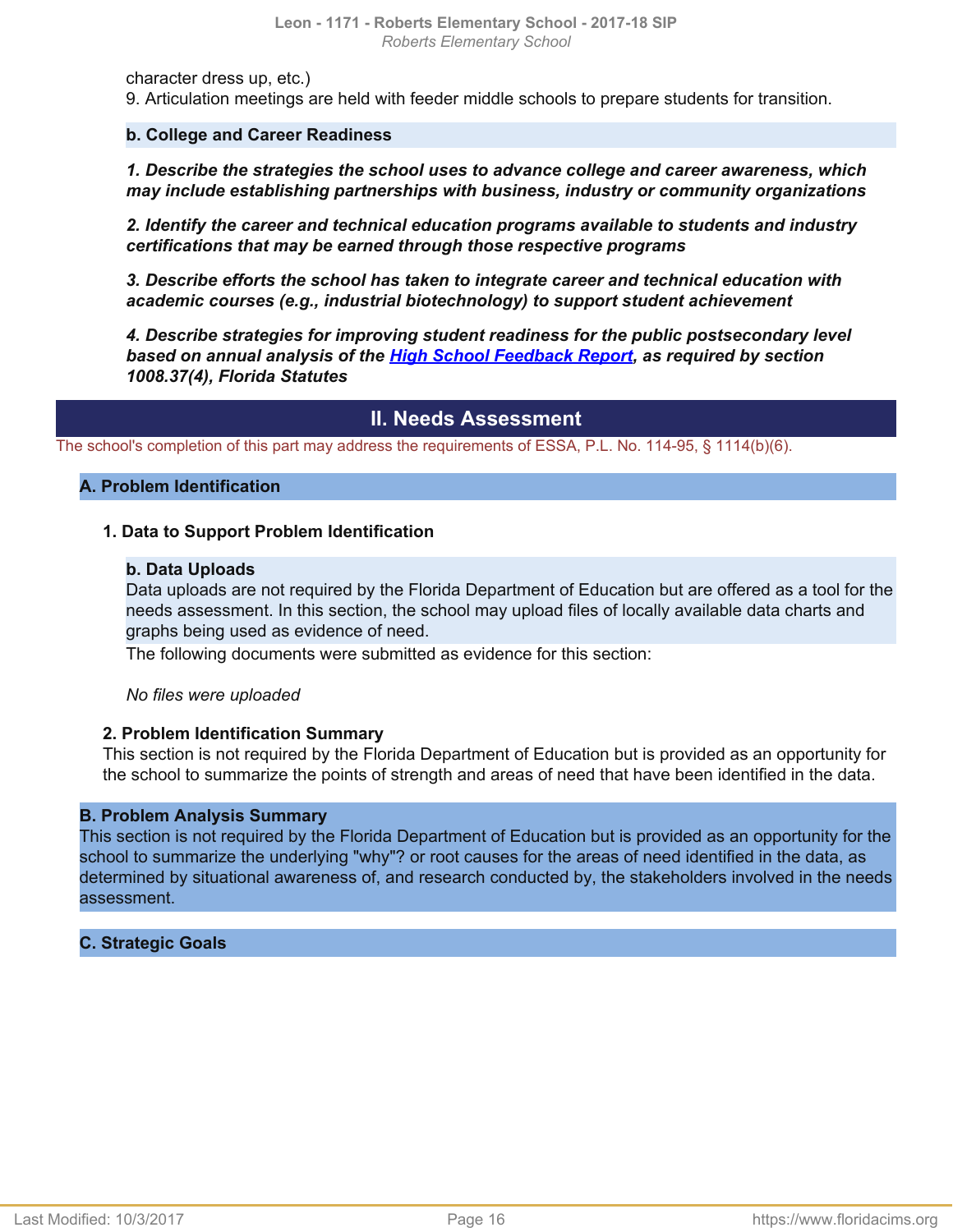# **School Improvement Goals**

<span id="page-16-0"></span>*The following key is intended to help readers understand how the sections of this document correspond to the steps of the 8-step planning and problem-solving framework used in the School Improvement Plan. The Quick Key numbers can help registered users go directly to the point of entry for any given goal, barrier and strategy within the online survey.*

### **Problem Solving Key**

 $G =$  Goal  $G =$  B =

**S** = Strategy

 $\boxed{1}$  = Problem Solving Step  $\boxed{\phantom{1}}$  S123456 = Quick Key

# **Strategic Goals Summary**

- <span id="page-16-1"></span>78% of all matched 5th grade students will meet science proficiency by scoring a level 3 or above on the 2017 FCAT. **G1.**
- 81% of our students will score a level 3 or above in math on the 2017 FSA. **G2.**
- 85% of our students will score a level 3 or above in reading on the 2017 FSA. **G3.**

# **Strategic Goals Detail**

<span id="page-16-2"></span>*For each strategic goal, this section lists the associated targets (i.e., "SMART goals"), targeted barriers to achieving the goal, resources available to help reduce or eliminate the barriers, and the plan for monitoring progress toward the goal.*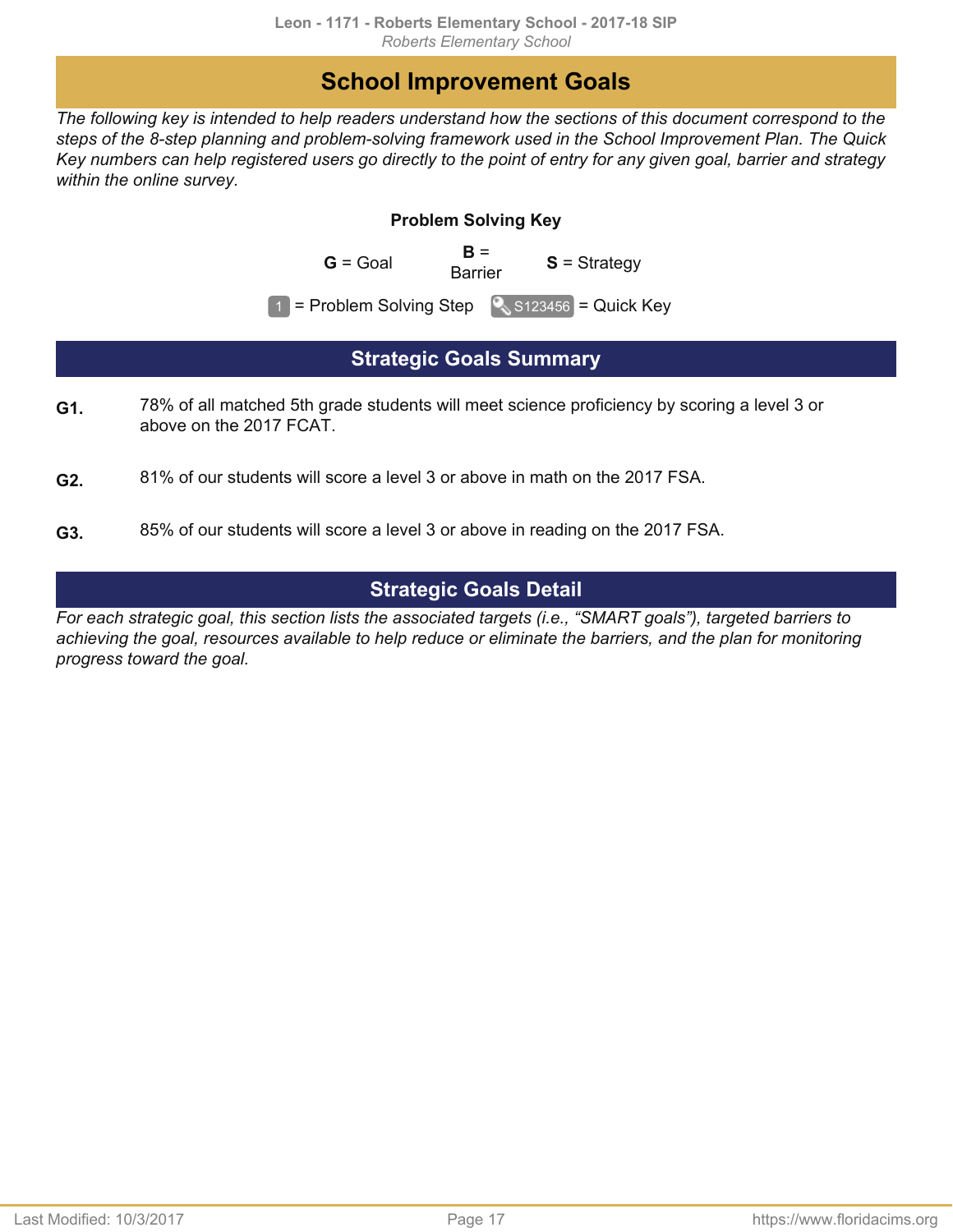**G1.** 78% of all matched 5th grade students will meet science proficiency by scoring a level 3 or above on the 2017 FCAT.  $1a$ 

 $\left[ \begin{array}{c} 0 \\ 0 \end{array} \right]$  G092533

### **Targets Supported** 1b

| <b>Indicator</b>             | <b>Annual Target</b> |
|------------------------------|----------------------|
| FCAT 2.0 Science Proficiency | 76.0                 |

### **Targeted Barriers to Achieving the Goal** 3

• The FCAT Science Assessment assesses standards that are taught in 3rd, 4th and 5th grade.

### **Resources Available to Help Reduce or Eliminate the Barriers** 2

- Science Fusion
- Community resources
- GEMS
- Science Olympiad
- Science Family Night
- Evans Scott Daily Science Review

### **Plan to Monitor Progress Toward G1.** 8

District and teacher assessments

**Person Responsible** Kim McFarland

**Schedule** Quarterly, from 8/14/2017 to 5/31/2018

### *Evidence of Completion*

District and teacher assessments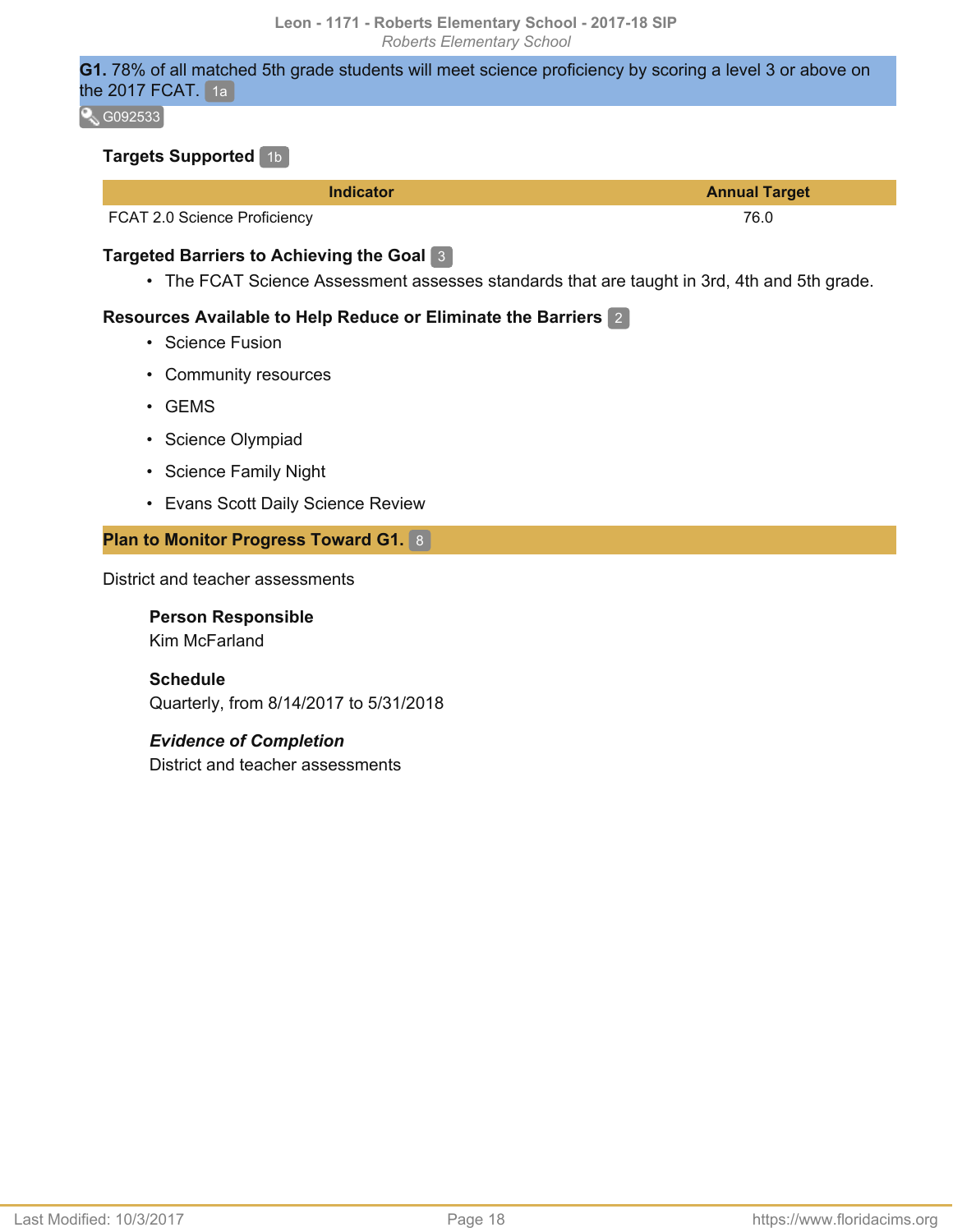### **G2.** 81% of our students will score a level 3 or above in math on the 2017 FSA. 1a

#### $\sqrt{6092534}$

### **Targets Supported** 1b

**Indicator Annual Target**

AMO Math - All Students

### **Targeted Barriers to Achieving the Goal** 3

• Meeting the needs of struggling math students

### **Resources Available to Help Reduce or Eliminate the Barriers** 2

- SuccessMaker
- Touch Math
- Numberworlds
- Saxon Math
- GoMath
- XtraMath.com
- Connecting Math
- Think Central
- Tier 2 & Tier 3 intervention classes

### **Plan to Monitor Progress Toward G2.** 8

ThinkCentral, GoMath, iReady and REady Assessments

**Person Responsible** Kim McFarland

**Schedule** Monthly, from 8/14/2017 to 5/31/2018

### *Evidence of Completion*

ThinkCentral, GoMath, Ready and iReady Math data.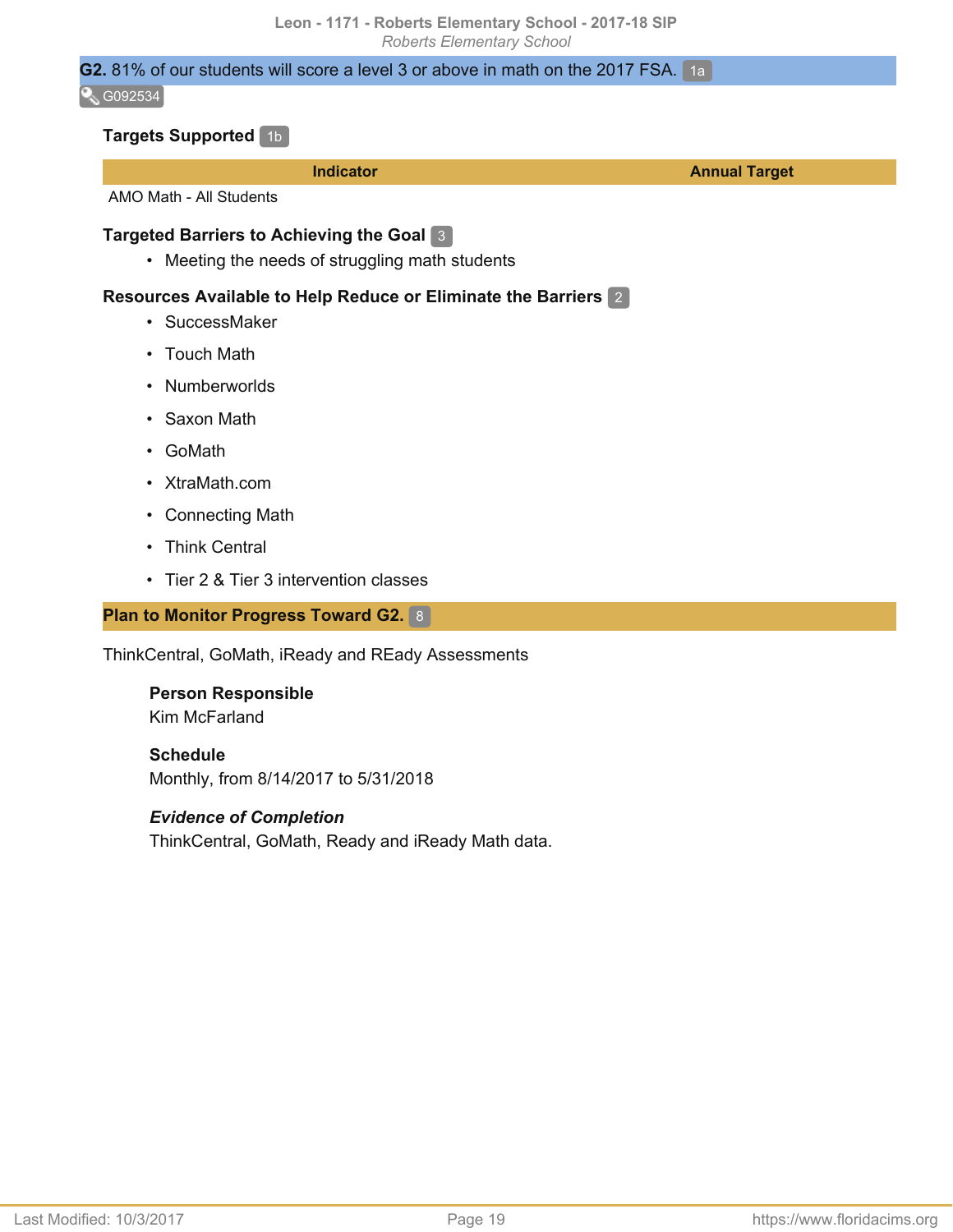### **G3.** 85% of our students will score a level 3 or above in reading on the 2017 FSA. 1a

#### $\sqrt{6092535}$

### **Targets Supported** 1b

**Indicator Annual Target**

AMO Reading - All Students

### **Targeted Barriers to Achieving the Goal** 3

• Meeting the needs of struggling readers

### **Resources Available to Help Reduce or Eliminate the Barriers** 2

- Wonders Program, with intervention support
- AR/STAR
- Reading Pals
- AIMS Web
- Lexia
- Reading Buddies
- Waterford
- Read Naturally
- Tier 2 & Tier 3 intervention classes
- IRead & IReady

**Plan to Monitor Progress Toward G3.** 8

STAR/AR, Wonders assessments, iReady, Ready Assessments

#### **Person Responsible** Kim McFarland

**Schedule** Monthly, from 8/14/2017 to 5/31/2018

### *Evidence of Completion*

STAR/AR, Wonders assessments, iReady, Ready Assessments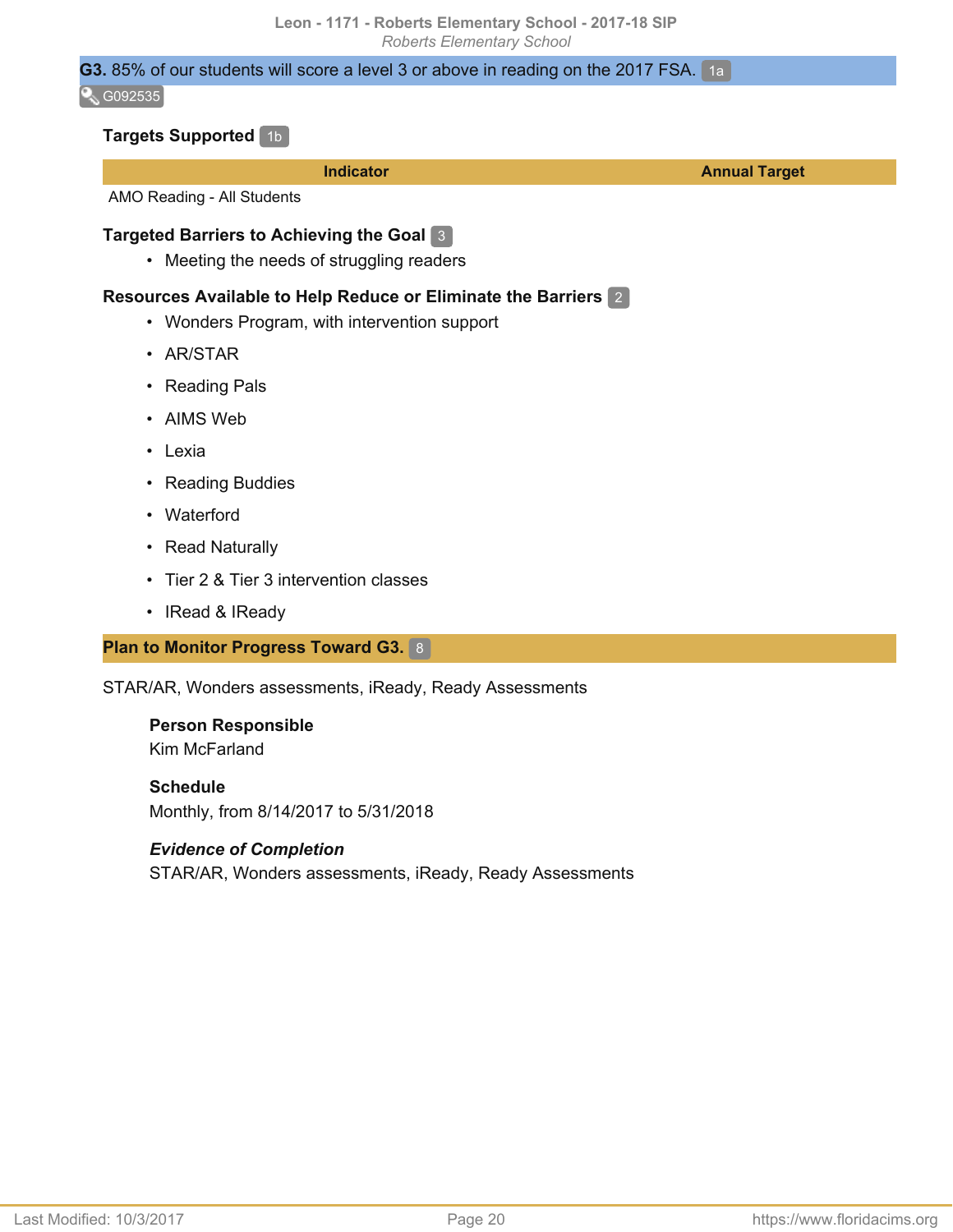### **Action Plan for Improvement**

<span id="page-20-0"></span>*For each strategy selected in the plan to reduce a targeted barrier to a strategic goal, this section lists the rationale for that strategy (i.e., why the school believes it will reduce the barrier) and the action steps that have been identified as necessary to implementing the strategy, including details such as the point person, timing and duration, and evidence of completion. At the end of each set of action steps is the plan for monitoring the implementation and effectiveness of the respective strategy.*

### **Problem Solving Key**

 $G =$  Goal  $G =$  B =

**S** = Strategy

 $\boxed{1}$  = Problem Solving Step  $\boxed{\phantom{1}}$  S123456 = Quick Key

**G1.** 78% of all matched 5th grade students will meet science proficiency by scoring a level 3 or above on the 2017 FCAT. **1** 

**Q**G092533

**G1.B1** The FCAT Science Assessment assesses standards that are taught in 3rd, 4th and 5th grade. 2

**8248025** 

**G1.B1.S1** Media Specialist and media para-professionals will provide instruction on 3rd and 4th grade science standards through P.O.D. and intervention materials. 4

S261333

### **Strategy Rationale**

Based on FCAT data, students receiving Tier 3 interventions are not scoring level 3 and above.

**Action Step 1** 5

Media Specialist and media para-professional will provide instruction on 3rd and 4th grade science standards based on specific item specs from FCAT Science material.

### **Person Responsible**

Kim McFarland

### **Schedule**

Monthly, from 8/14/2017 to 5/31/2018

### *Evidence of Completion*

Assessments will show evidence of understanding of science standards from previous grades.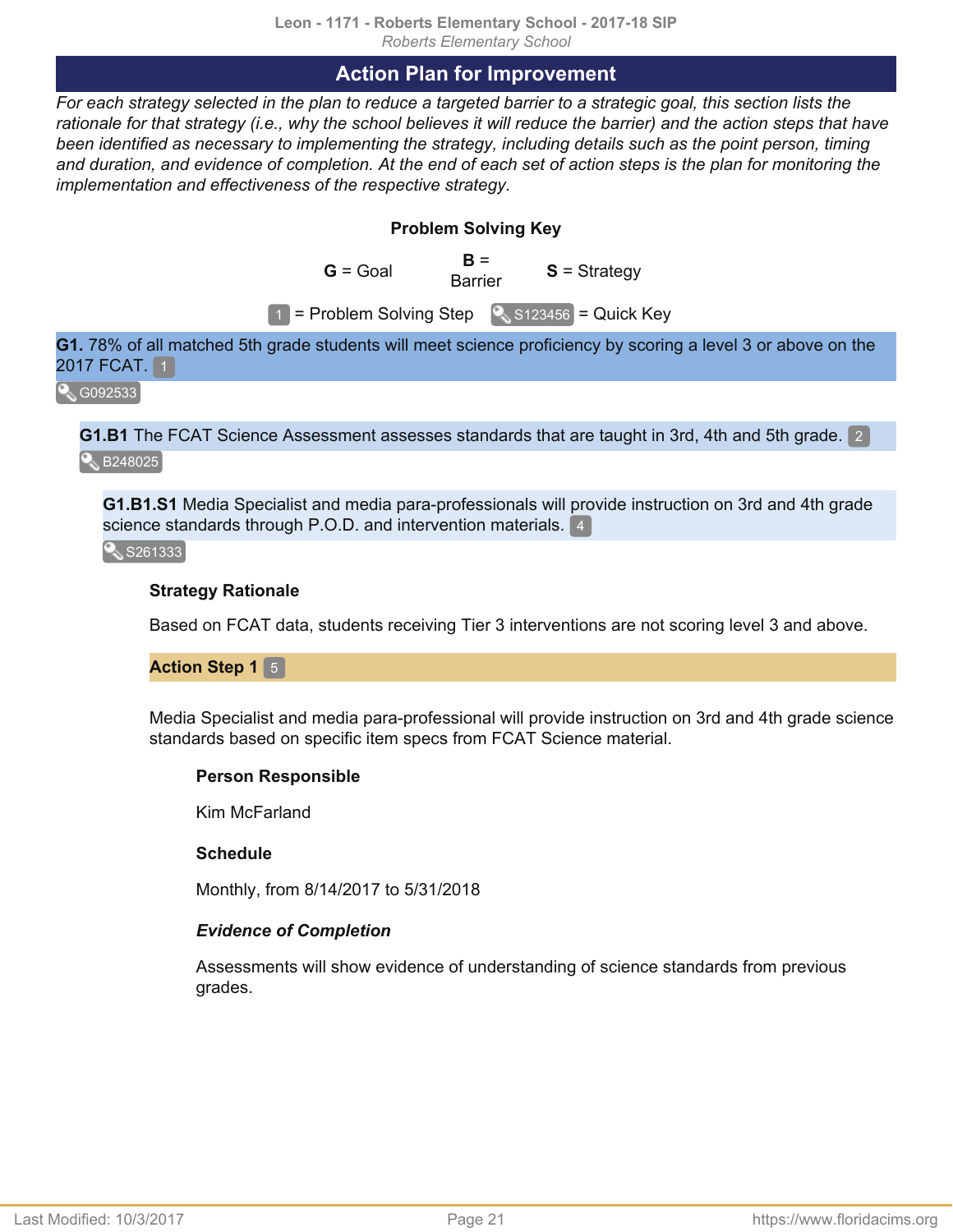### **Plan to Monitor Fidelity of Implementation of G1.B1.S1** 6

Assessment data will be analyzed to determine the progress and/or the need for additional support

### **Person Responsible**

Kim McFarland

### **Schedule**

Monthly, from 8/14/2017 to 5/31/2018

### *Evidence of Completion*

Data will indicate the progress of students.

### **Plan to Monitor Effectiveness of Implementation of G1.B1.S1** 7

Teachers will monitor assessment instruments to determine student progress.

### **Person Responsible**

Kim McFarland

### **Schedule**

Monthly, from 8/14/2017 to 5/31/2018

### *Evidence of Completion*

Data will show evidence that students have an understanding of 3rd and 4th grade science standards.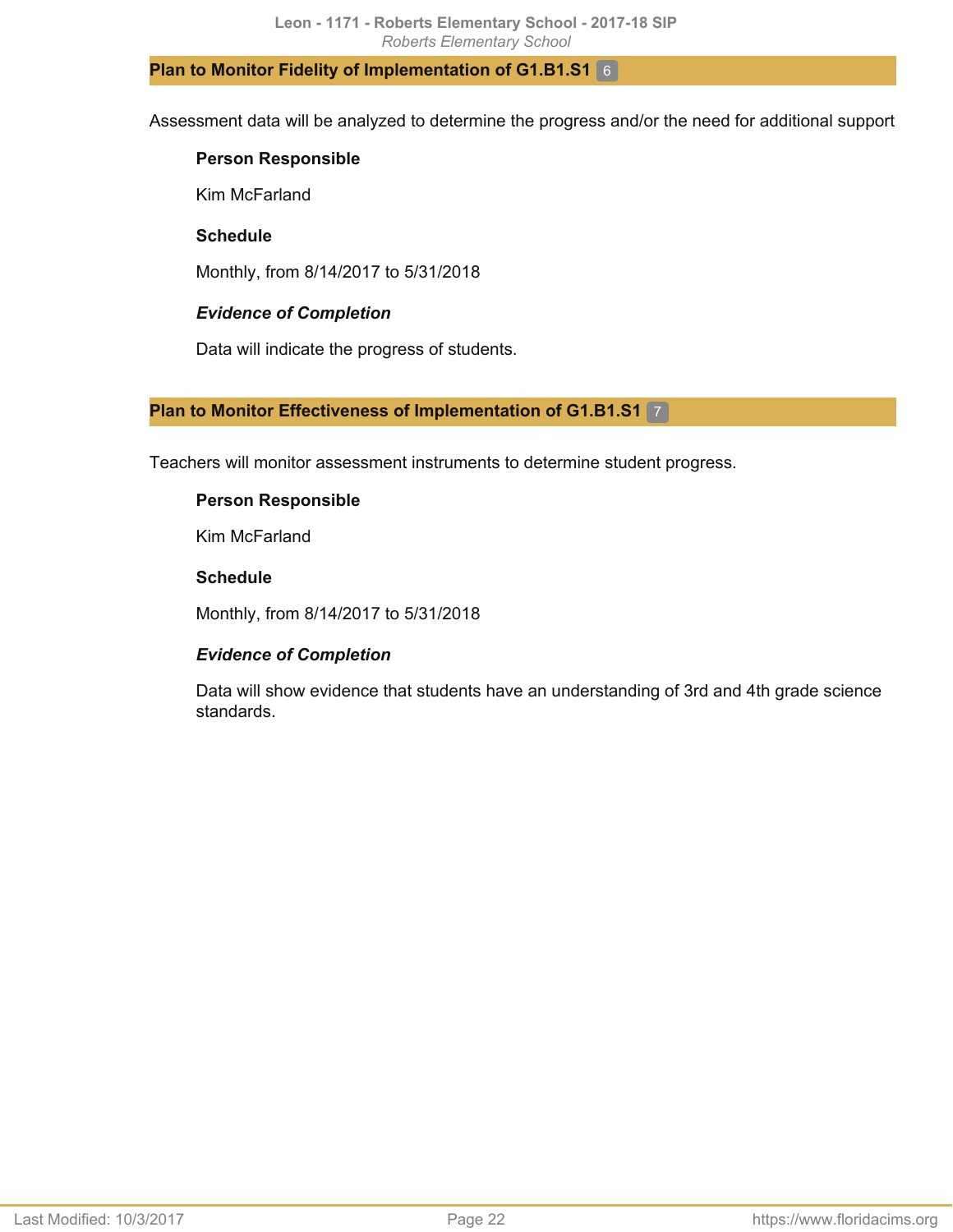# **G2.** 81% of our students will score a level 3 or above in math on the 2017 FSA. 1

**Q**G092534

### **G2.B1** Meeting the needs of struggling math students 2

**B248026** 

**G2.B1.S1** Provide Tier 2 and Tier 3 interventions as needed 4

S261334

### **Strategy Rationale**

Struggling math students, based on beginning of the year assessments, need additional support and instruction

**Action Step 1** 5

We are going to progress monitor struggling math students using GoMath chapter assessments, Ready Math Assessments and iReady diagnostic reports.

### **Person Responsible**

Kim McFarland

### **Schedule**

Monthly, from 8/14/2017 to 5/31/2018

### *Evidence of Completion*

GoMath chapter assessments

### **Action Step 2** 5

We are going to reteach and reassess students who score below 70% on their initial assessments. This will take place daily during small group instruction.

### **Person Responsible**

Kim McFarland

### **Schedule**

Biweekly, from 8/14/2017 to 5/31/2018

### *Evidence of Completion*

Reassessment scores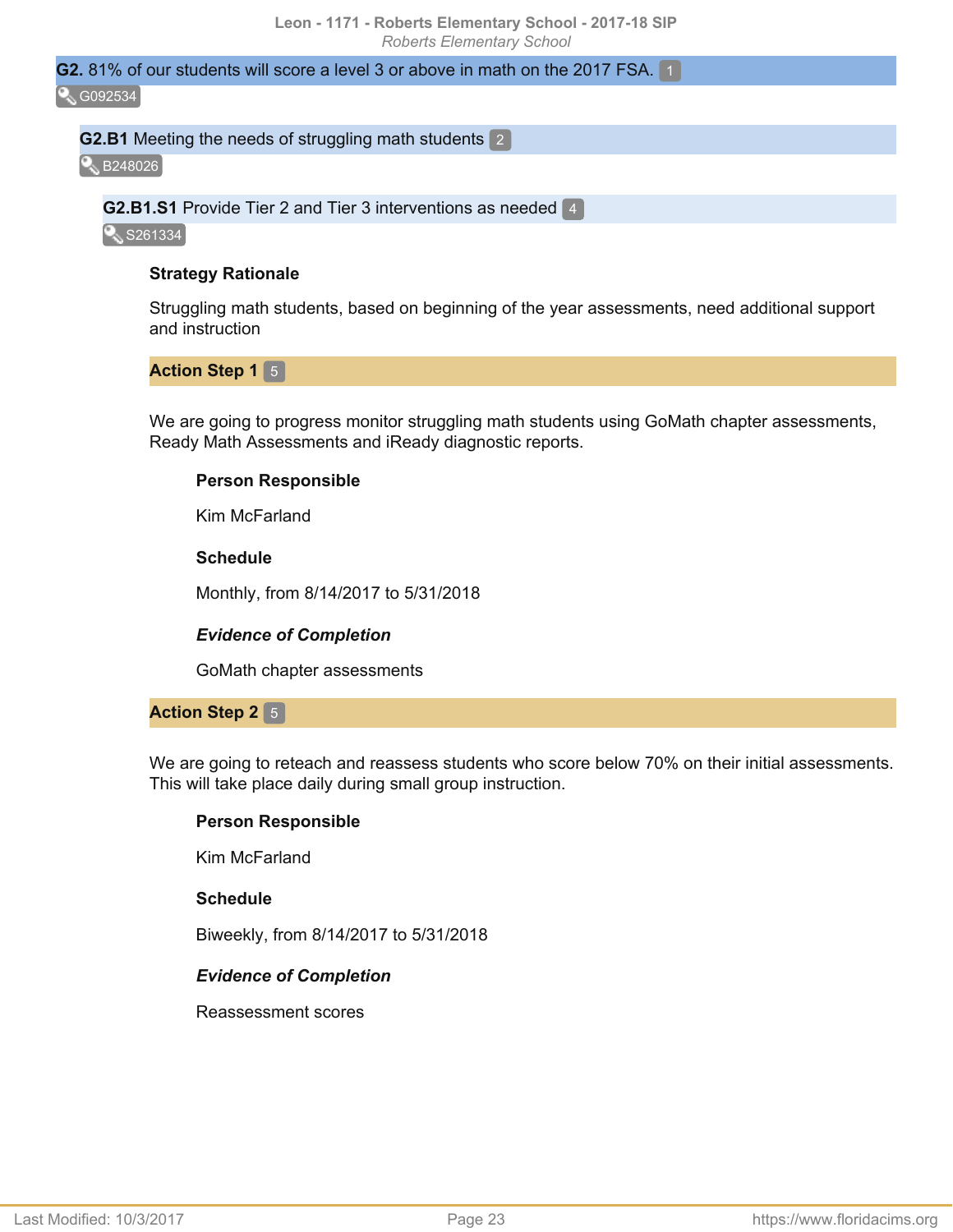### **Plan to Monitor Fidelity of Implementation of G2.B1.S1** 6

GoMath data will be analyzed to determine the progress and/or the need for additional support for struggling math students.

### **Person Responsible**

Kim McFarland

### **Schedule**

Biweekly, from 8/14/2017 to 5/31/2018

### *Evidence of Completion*

GoMath assessment data

### **Plan to Monitor Effectiveness of Implementation of G2.B1.S1** 7

Data will be reviewed and analyzed at monthy team meetings with administration

### **Person Responsible**

Kim McFarland

### **Schedule**

Monthly, from 8/14/2017 to 5/31/2018

### *Evidence of Completion*

Data will indicate the progress of struggling math students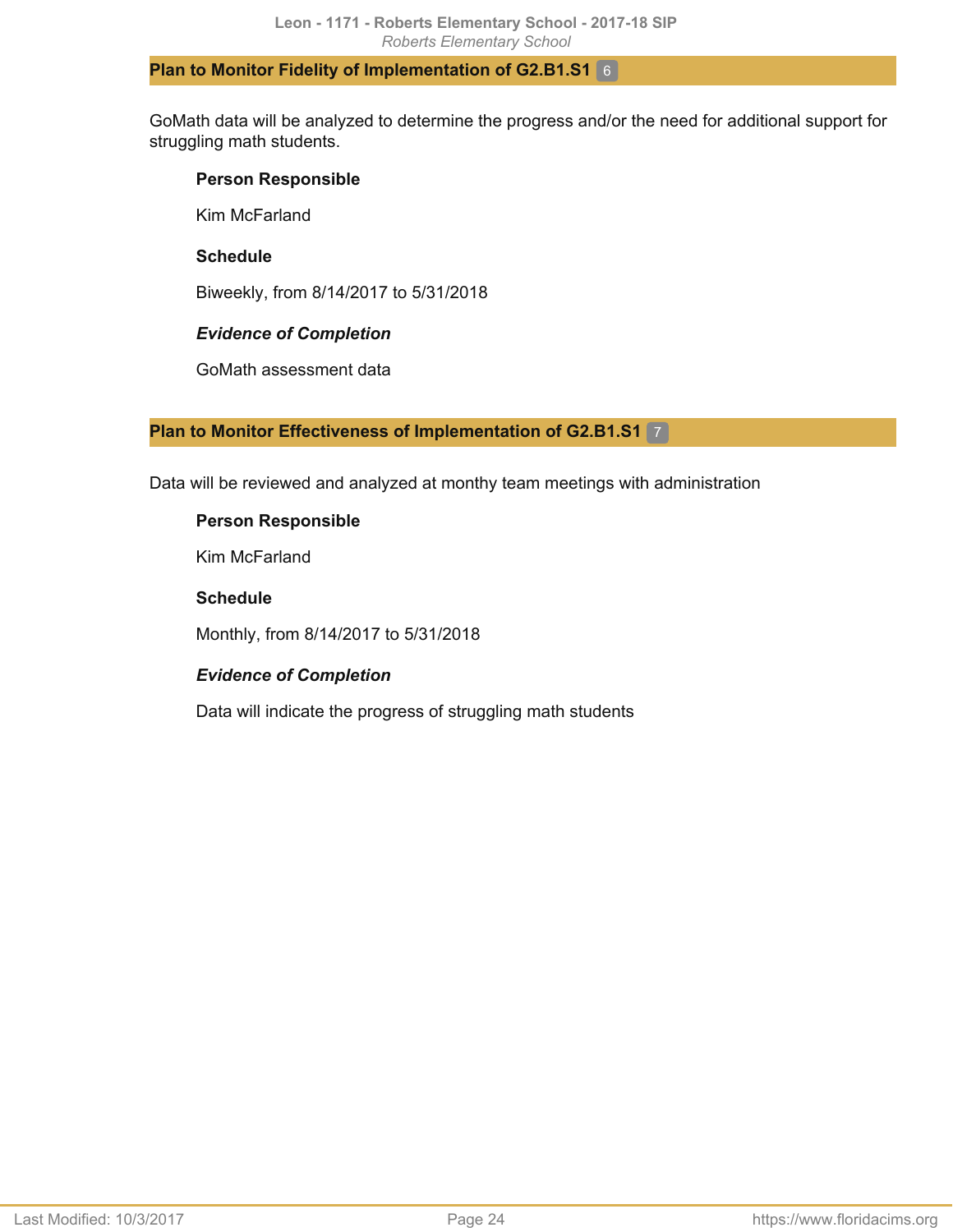# **G3.** 85% of our students will score a level 3 or above in reading on the 2017 FSA. 1

### **Q**G092535

### **G3.B1** Meeting the needs of struggling readers 2

**B248027** 

**G3.B1.S1** Provide Tier 2 and Tier 3 interventions as needed 4

S261335

### **Strategy Rationale**

Struggling readers need additional support and instruction

**Action Step 1** 5

We are going to progress monitor struggling readers weekly using iReady, Ready and Wonders Assessments.

### **Person Responsible**

Lisa Crowe

### **Schedule**

Weekly, from 8/14/2017 to 5/31/2018

### *Evidence of Completion*

AIMSWeb data, Ready, iReady and Wonders Assessments

### **Plan to Monitor Fidelity of Implementation of G3.B1.S1** 6

AIMSWeb data will be analyzed to determine the progress and/or additional need for support of struggling readers.

### **Person Responsible**

Lisa Crowe

### **Schedule**

Weekly, from 8/14/2017 to 5/31/2018

### *Evidence of Completion*

AIMSWeb data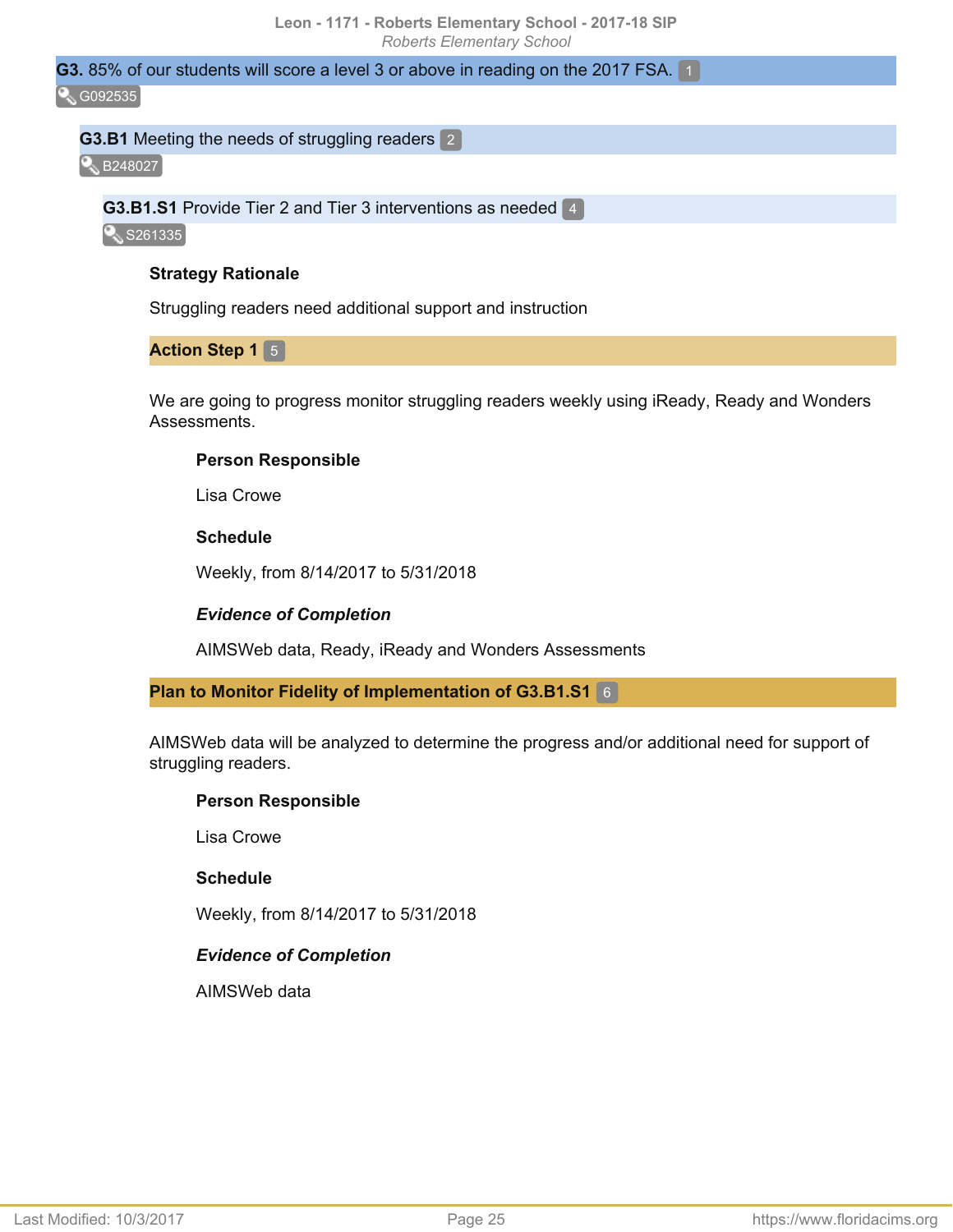### **Plan to Monitor Effectiveness of Implementation of G3.B1.S1** 7

Data will be reviewed and analyzed at monthly team meetings with administration and reading coach.

### **Person Responsible**

Kim McFarland

### **Schedule**

Monthly, from 8/14/2017 to 5/31/2018

### *Evidence of Completion*

Data will indicate the progress of struggling readers.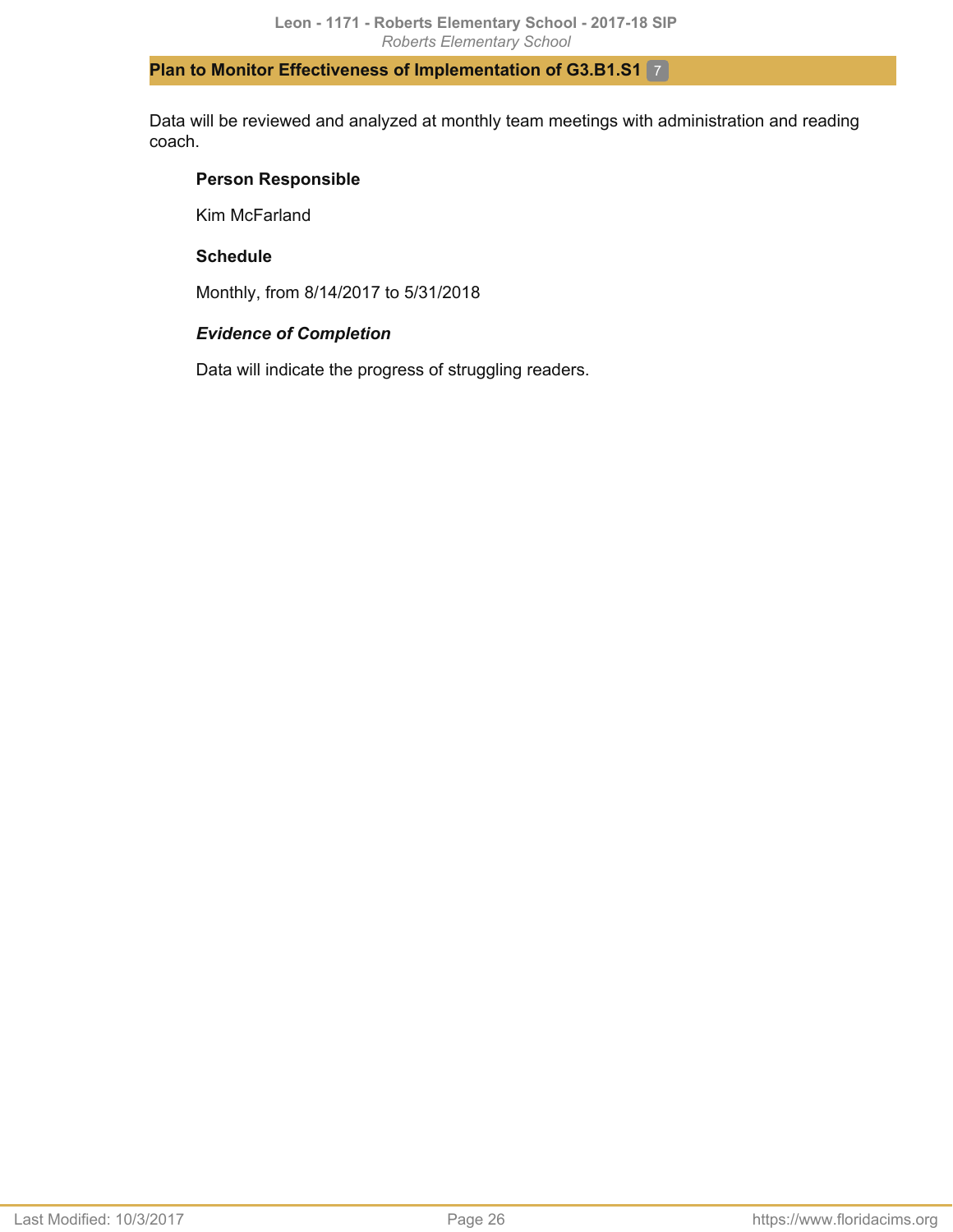# **IV. Implementation Timeline**

<span id="page-26-0"></span>

| <b>Source</b>                  | <b>Task, Action Step or Monitoring</b><br><b>Activity</b>                                                 | <b>Who</b>     | <b>Start Date</b><br>(where<br>applicable) | Deliverable or Evidence of<br><b>Completion</b>                                                           | Due Date/<br><b>End Date</b> |
|--------------------------------|-----------------------------------------------------------------------------------------------------------|----------------|--------------------------------------------|-----------------------------------------------------------------------------------------------------------|------------------------------|
|                                |                                                                                                           | 2018           |                                            |                                                                                                           |                              |
| G1.MA1<br>M365692              | District and teacher assessments                                                                          | McFarland, Kim | 8/14/2017                                  | District and teacher assessments                                                                          | 5/31/2018<br>quarterly       |
| G2.MA1<br>M365695              | ThinkCentral, GoMath, iReady and<br><b>REady Assessments</b>                                              | McFarland, Kim | 8/14/2017                                  | ThinkCentral, GoMath, Ready and<br>iReady Math data.                                                      | 5/31/2018<br>monthly         |
| G3.MA1<br>M365698              | STAR/AR, Wonders assessments,<br>iReady, Ready Assessments                                                | McFarland, Kim | 8/14/2017                                  | STAR/AR, Wonders assessments,<br>iReady, Ready Assessments                                                | 5/31/2018<br>monthly         |
| G1.B1.S1.MA1<br>M365690        | Teachers will monitor assessment<br>instruments to determine student<br>progress.                         | McFarland, Kim | 8/14/2017                                  | Data will show evidence that students<br>have an understanding of 3rd and 4th<br>grade science standards. | 5/31/2018<br>monthly         |
| G1.B1.S1.MA1<br>M365691        | Assessment data will be analyzed to<br>determine the progress and/or the need<br>for additional support   | McFarland, Kim | 8/14/2017                                  | Data will indicate the progress of<br>students.                                                           | 5/31/2018<br>monthly         |
| G1.B1.S1.A1<br>A344630         | Media Specialist and media para-<br>professional will provide instruction on<br>3rd and 4th grade science | McFarland, Kim | 8/14/2017                                  | Assessments will show evidence of<br>understanding of science standards<br>from previous grades.          | 5/31/2018<br>monthly         |
| G2.B1.S1.MA1<br><b>M365693</b> | Data will be reviewed and analyzed at<br>monthy team meetings with<br>administration                      | McFarland, Kim | 8/14/2017                                  | Data will indicate the progress of<br>struggling math students                                            | 5/31/2018<br>monthly         |
| G2.B1.S1.MA1<br>M365694        | GoMath data will be analyzed to<br>determine the progress and/or the need<br>for additional support for   | McFarland, Kim | 8/14/2017                                  | GoMath assessment data                                                                                    | 5/31/2018<br>biweekly        |
| G2.B1.S1.A1<br>A344631         | We are going to progress monitor<br>struggling math students using GoMath<br>chapter assessments, Ready   | McFarland, Kim | 8/14/2017                                  | GoMath chapter assessments                                                                                | 5/31/2018<br>monthly         |
| G2.B1.S1.A2<br>A344632         | We are going to reteach and reassess<br>students who score below 70% on their<br>initial assessments      | McFarland, Kim | 8/14/2017                                  | Reassessment scores                                                                                       | 5/31/2018<br>biweekly        |
| G3.B1.S1.MA1<br>M365696        | Data will be reviewed and analyzed at<br>monthly team meetings with<br>administration and reading coach.  | McFarland, Kim | 8/14/2017                                  | Data will indicate the progress of<br>struggling readers.                                                 | 5/31/2018<br>monthly         |
| G3.B1.S1.MA1<br>M365697        | AIMSWeb data will be analyzed to<br>determine the progress and/or<br>additional need for support of       | Crowe, Lisa    | 8/14/2017                                  | AIMSWeb data                                                                                              | 5/31/2018<br>weekly          |
| G3.B1.S1.A1<br>A344633         | We are going to progress monitor<br>struggling readers weekly using iReady,<br>Ready and Wonders          | Crowe, Lisa    | 8/14/2017                                  | AIMSWeb data, Ready, iReady and<br><b>Wonders Assessments</b>                                             | 5/31/2018<br>weekly          |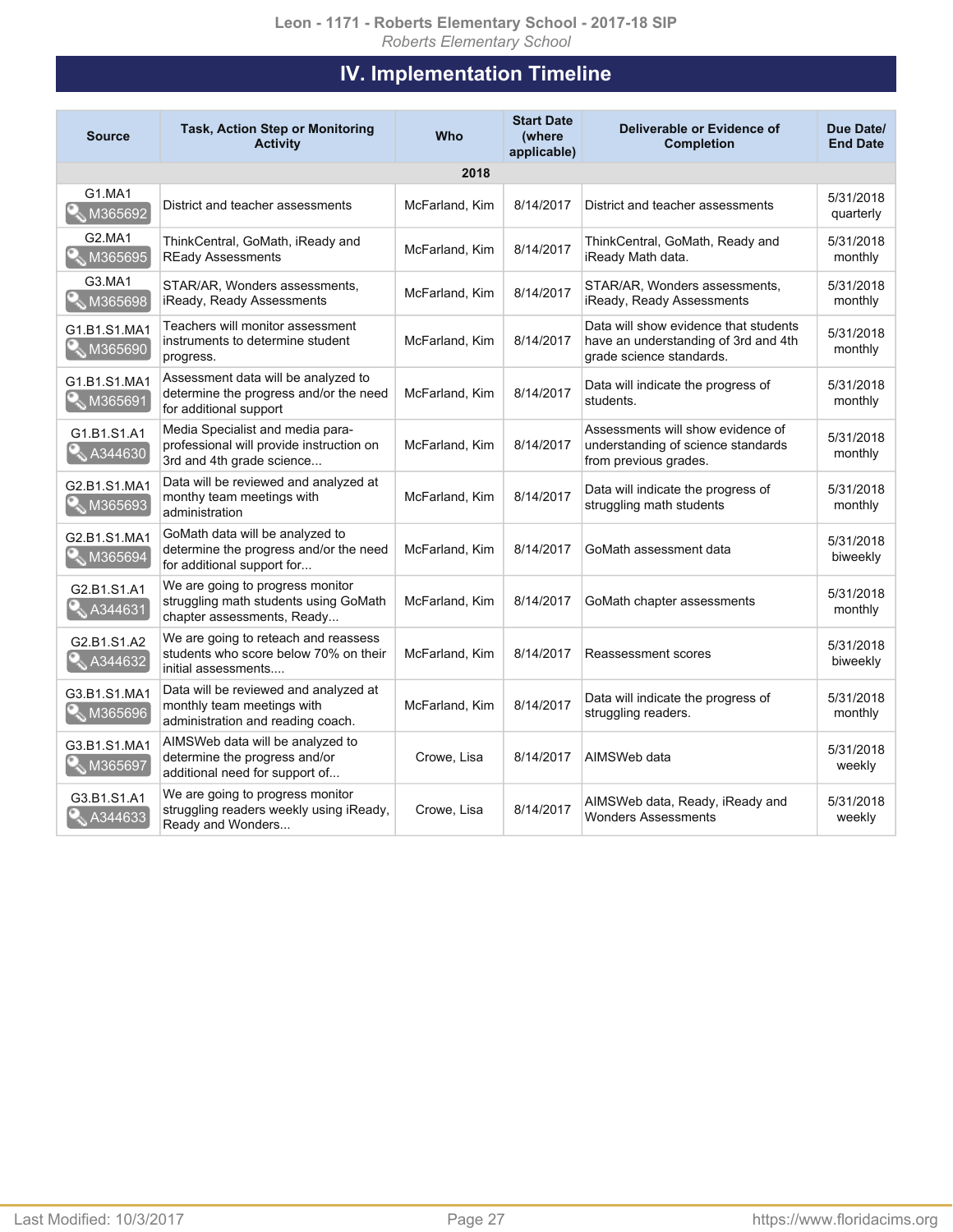**V. Professional Development Opportunities**

<span id="page-27-1"></span><span id="page-27-0"></span>*Professional development opportunities identified in the SIP as action steps to achieve the school's goals.*